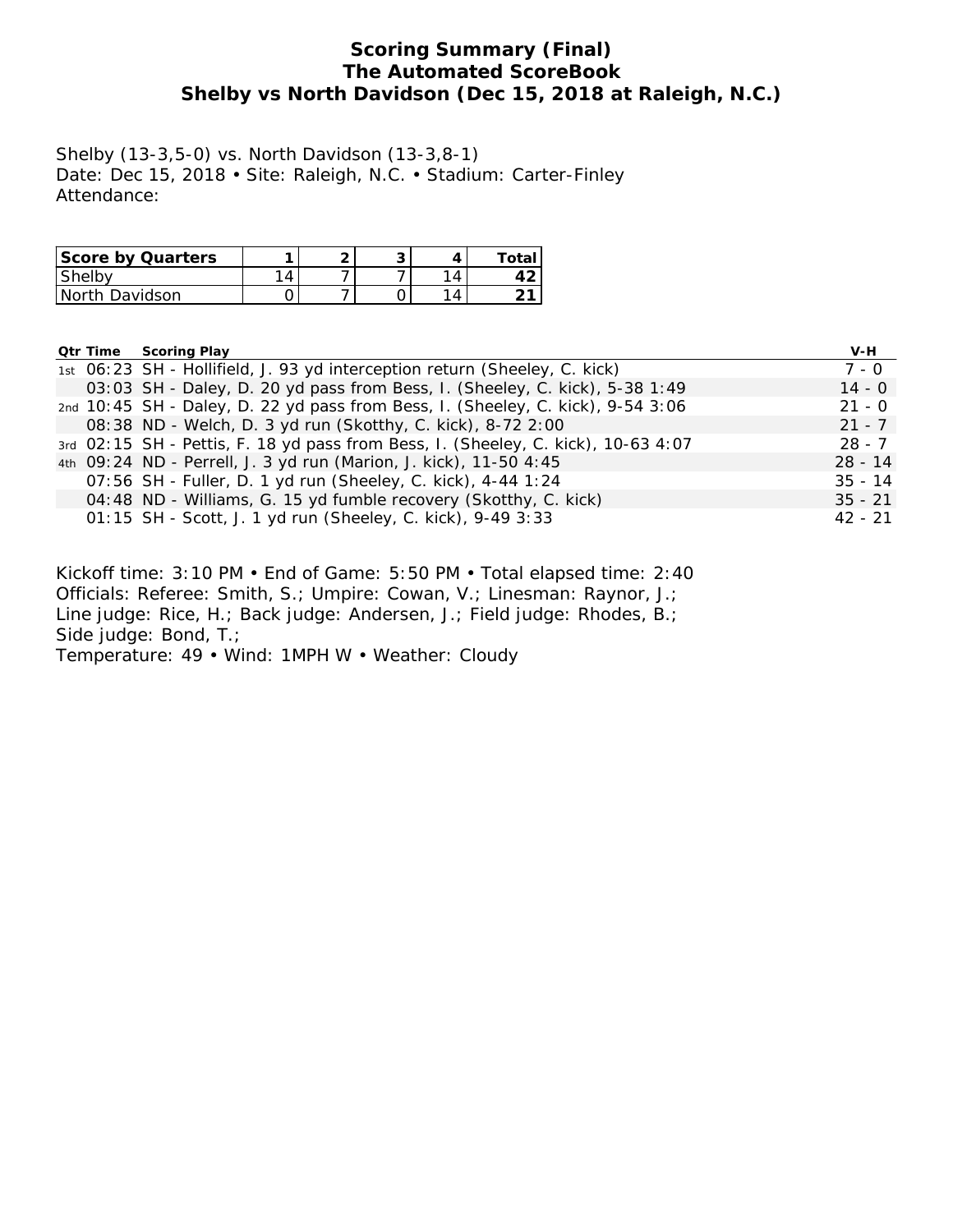# **Team Statistics (Final) The Automated ScoreBook Shelby vs North Davidson (Dec 15, 2018 at Raleigh, N.C.)**

|                                       | <b>SH</b>             | ND.             |
|---------------------------------------|-----------------------|-----------------|
| <b>FIRST DOWNS</b>                    | 19                    | 14              |
| Rushing                               | 10                    | 3               |
| Passing                               | 9                     | 9               |
| Penalty                               | $\overline{O}$        | $\overline{2}$  |
| <b>NET YARDS RUSHING</b>              | 100                   | 61              |
| <b>Rushing Attempts</b>               | 41                    | 19              |
| Average Per Rush                      | 2.4                   | 3.2             |
| Rushing Touchdowns                    | $\overline{2}$        | $\overline{2}$  |
| <b>Yards Gained Rushing</b>           | 172                   | 70              |
| Yards Lost Rushing                    | 72                    | 9               |
| <b>NET YARDS PASSING</b>              | 192                   | 227             |
| Completions-Attempts-Int              | $17 - 26 - 3$         | $19 - 40 - 3$   |
| Average Per Attempt                   | 7.4                   | 5.7             |
| Average Per Completion                | 11.3                  | 11.9            |
| Passing Touchdowns                    | 3                     | 0               |
| <b>TOTAL OFFENSE YARDS</b>            | 292                   | 288             |
| Total offense plays                   | 67                    | 59              |
| Average Gain Per Play                 | 4.4                   | 4.9             |
| Fumbles: Number-Lost                  | $2 - 1$               | $1 - 1$         |
| Penalties: Number-Yards               | $8 - 84$              | $4 - 50$        |
| <b>PUNTS-YARDS</b>                    | $2 - 69$              | $3 - 113$       |
| Average Yards Per Punt                | 34.5                  | 37.7            |
| Net Yards Per Punt                    | 24.0                  | 29.7            |
| Inside 20                             | 0                     | $\mathsf{O}$    |
| 50+ Yards                             | 0                     | 0               |
| Touchbacks                            | 1                     | 0               |
| Fair catch                            | Ο                     | Ο               |
| KICKOFFS-YARDS                        | $7 - 331$             | $2 - 108$       |
| Average Yards Per Kickoff             | 47.3                  | 54.0            |
| Net Yards Per Kickoff                 | 31.3                  | 46.5            |
| Touchbacks                            | 0                     | 0               |
| <b>Fair Catch Yards</b>               | 0                     | 0               |
| Punt returns: Number-Yards-TD         | $2 - 24 - 0$          | $1 - 1 - 0$     |
| Average Per Return                    | 12.0                  | 1.0             |
| Kickoff returns: Number-Yds-TD        | $1 - 15 - 0$          | $7 - 112 - 0$   |
| Average Per Return                    | 15.0                  | 16.0            |
| Interceptions: Number-Yds-TD          | $3 - 102 - 1$         | $3 - 5 - 0$     |
| Fumble Returns: Number-Yds-TD         | $0 - 0 - 0$           | $1 - 15 - 1$    |
| Miscellaneous Yards                   | 0                     | 0               |
| Possession Time                       | 26:17                 | 21:43           |
| 1st Quarter                           | 7:31                  | 4:29            |
| 2nd Quarter<br>3rd Quarter            | 4:21                  | 7:39<br>5:27    |
| 4th Quarter                           | 6:33                  |                 |
| <b>Third-Down Conversions</b>         | 7:52                  | 4:08<br>4 of 14 |
| Fourth-Down Conversions               | 9 of 15<br>$1$ of $3$ | 2 of 4          |
| Red-Zone Scores-Chances               | $5 - 5$               | $2 - 3$         |
| Touchdowns                            | $5 - 5$               | $2 - 3$         |
|                                       | $0 - 5$               | $0 - 3$         |
| Field goals<br>Sacks By: Number-Yards | $1 - 5$               | $4 - 29$        |
| <b>PAT Kicks</b>                      | $6 - 6$               | $3 - 3$         |
| <b>Field Goals</b>                    | $O-O$                 | $O-O$           |
| Points off turnovers                  | 7                     | 7               |
|                                       |                       |                 |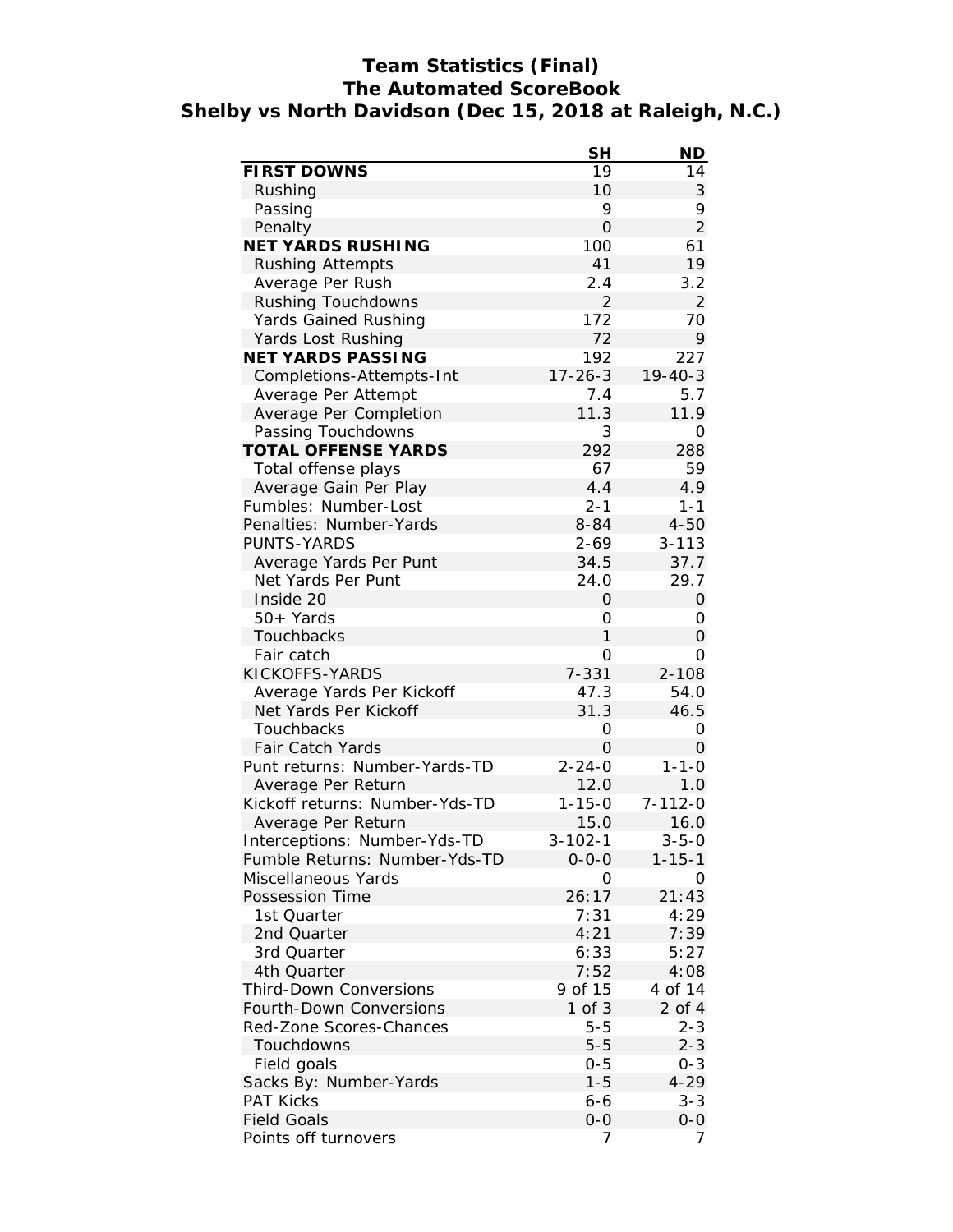# **Individual Statistics (Final) The Automated ScoreBook Shelby vs North Davidson (Dec 15, 2018 at Raleigh, N.C.)**

| <b>Rushing</b> |     | No. Gain Loss Net TD Lg Avg |    |        |               |    |            |
|----------------|-----|-----------------------------|----|--------|---------------|----|------------|
| Fuller, D.     | 26. | 101                         | 8  | 93     |               | 19 | 3.6        |
| Scott, J.      | 5.  | 41                          | 1  | 40     | $\mathbf{1}$  | 17 | 8.0        |
| Scott, T.      | 3   | 26                          | O  | 26     | 0             | 14 | 8.7        |
| Huskey, K.     |     | O                           | 0  | 0      | Ο             | O  | 0.0        |
| Bess, I.       | 5.  | 4                           | 29 | $-25$  | 0             |    | $4 - 5.0$  |
| TM             |     | 0                           | 34 | -34    | O             |    | $0 - 34.0$ |
| Totals         |     | 172                         |    | 72 100 | $\mathcal{P}$ | 19 | 2.4        |

| Passing       | C-A-I     |       |              | Yds TD Long Sack |   |
|---------------|-----------|-------|--------------|------------------|---|
| Bess, I.      | 17-26-3   | 192 3 |              | - 30             | 4 |
| <b>Totals</b> | $17-26-3$ | 192   | $\mathbf{3}$ | -30-             | 4 |

| Receiving    |               | No. Yards | - TD | Long |
|--------------|---------------|-----------|------|------|
| Daley, D.    |               | 103       | 2    | 30   |
| Fuller, D.   |               |           | റ    | 12   |
| Mitchell, J. | 3             | 24        | റ    | 17   |
| Eaves, S.    | $\mathcal{P}$ | 23        | Ω    | 14   |
| Pettis, F.   |               | 18        |      | 18   |
| Cherry, Z.   |               | 17        |      | 17   |
| Totals       |               |           |      |      |

| <b>Punting</b> |  |              | No. Yds Avg Long In20 TB |  |
|----------------|--|--------------|--------------------------|--|
| Farmer, K.     |  | 2 69 34.5 38 |                          |  |
| Totals         |  | 69 34.5 38   |                          |  |

|                 | Punt             |     | Kickoff |                 | Intercept |                        |    |
|-----------------|------------------|-----|---------|-----------------|-----------|------------------------|----|
| <b>Returns</b>  | No Yds           |     |         |                 |           | Lg No Yds Lg No Yds Lg |    |
| Mitchell, J.    | 24               | 15  | O       |                 |           |                        | 0  |
| Christopher, D. |                  |     |         |                 |           |                        | 9  |
| Hollifield, J.  | $\left( \right)$ |     |         |                 |           | 93                     | 93 |
| Davis, D.       |                  |     |         |                 |           |                        | O  |
| Huskey, K.      | $\left($         |     | 15      | 15              |           |                        | O  |
| Totals          | 2 24             | 151 | 15      | 15 <sup>1</sup> |           | 102                    | 93 |

| Field goals     | Qtr      | Time    | Dist     |           | <b>Result</b> |       | Field goals     | Qtr        | Time       | <b>Dist</b> |           | <b>Result</b> |          |
|-----------------|----------|---------|----------|-----------|---------------|-------|-----------------|------------|------------|-------------|-----------|---------------|----------|
| <b>Kickoffs</b> | No.      | Yards   |          | Ava       | ΓВ            | OВ    | <b>Kickoffs</b> | No.        | Yards      | Ava         |           | ΤВ            | ΟI       |
| Goss, S.        |          | 331     | 47.3     |           | 0             | 0     | Marion, J.      |            | 108        | 54.0        |           | $\Omega$      |          |
| All-purpose     |          | Run Rcv | KR       | <b>PR</b> | IR.           | Total | All-purpose     | <b>Run</b> | <b>Rcv</b> | KR          | <b>PR</b> | IR.           |          |
| Daley, D.       | $\Omega$ | 103     | 0        | 0         | $\Omega$      | 103   | Fulks, T.       | 0          | 146        | 0           |           | -4            |          |
| Fuller, D.      | 93       |         | O        | 0         | $\Omega$      | 100   | Perrell, J.     | 3          | $-1$       | 68          |           |               | $\Omega$ |
| Hollifield, J.  | 0        | O       | $\Omega$ | 0         | 93            | 93    | Dalton, J.      | 0          | 33         | 16          |           |               | O        |
| Mitchell, J.    | 0        | 24      | $\Omega$ | 24        | 0             | 48    | Moore, L.       | 41         | Ο          | Ο           |           |               | O        |

FUMBLES: Shelby-TM 1-1. North Davidson-Dalton, J. 1-1.

| <b>Rushing</b>     |                | No. Gain Loss  |                       | <b>Net</b>     | TD             | Lq             | Avg                    |
|--------------------|----------------|----------------|-----------------------|----------------|----------------|----------------|------------------------|
| Moore, L.          | 10             | 46             | 5                     | 41             | 0              | 16             | 4.1                    |
| Johnson, M.        | 5              | 16             | 2                     | 14             | 0              | 8              | 2.8                    |
| Welch, D.          | 1              | 3              | 0                     | 3              | 1              | 3              | 3.0                    |
| Perrell, J.        | 1              | 3              | 0                     | 3              | 1              | 3              | 3.0                    |
| Green, D.          | $\overline{2}$ | $\overline{2}$ | $\overline{2}$        | 0              | 0              | $\overline{2}$ | 0.0                    |
| Totals             | 19             | 70             | 9                     | 61             | $\overline{2}$ | 16             | 3.2                    |
|                    |                |                |                       |                |                |                |                        |
|                    |                |                |                       |                |                |                |                        |
| Passing            |                | $C - A - I$    |                       | Yds            |                |                | TD Long Sack           |
| Moore, L.          |                | $19 - 39 - 3$  | 227                   | 0              |                | 62             | 1                      |
| Fulks, T.          |                | $0 - 1 - 0$    |                       | 0<br>0         |                | 0              | 0                      |
| Totals             |                | $19 - 40 - 3$  | 227                   | 0              |                | 62             | 1                      |
| Receiving          |                | No. Yards      |                       | TD             | Long           |                |                        |
| Fulks, T.          | 8              |                | 146                   | 0              | 62             |                |                        |
| Dalton, J.         | 4              |                | 33                    | 0              | 17             |                |                        |
| Patrick, R.        | 4              |                | 31                    | 0              | 18             |                |                        |
|                    | $\overline{2}$ |                |                       |                |                |                |                        |
| Everhart, M.       |                |                | 18                    | 0              | 11             |                |                        |
| Perrell, J.        | 1              |                | -1                    | O              |                | 0              |                        |
| Totals             | 19             |                | 227                   | $\Omega$       | 62             |                |                        |
|                    |                |                |                       |                |                |                |                        |
| Punting            | No.            | Yds            |                       | Avg Long In20  |                |                | ТВ                     |
| Marion, J.         | 3              | 113            | 37.7                  |                | 42             | 0              | 0                      |
| Totals             |                |                |                       |                |                |                |                        |
|                    | 3              | 113            |                       |                |                | 0              | $\Omega$               |
|                    |                |                | 37.7                  |                | 42             |                |                        |
|                    |                | Punt           |                       |                |                |                | <b>Intercept</b>       |
|                    | No Yds         |                |                       | <b>Kickoff</b> |                |                |                        |
| Returns            | 1              | 1              | $Lg$ No Yds<br>0<br>1 | 0              | O              | Lg No Yds<br>2 | <b>Lg</b><br>$-4$<br>0 |
| Fulks, T.          |                |                |                       |                |                |                |                        |
| Dalton, J.         | 0              | 0              | 2<br>0                | 16             | 16             | 0              | 0<br>0                 |
| Perrell, J.        | 0              | O              | 3<br>O                | 68             | 28             | $\Omega$       | Ο<br>0                 |
| Williams, G.       | 0              | 0              | 0<br>0                | 0              | 0              | 1              | 9<br>9                 |
| Sanchez, A.        | 0              | 0              | O<br>2                | 28             | 23             | 0              | 0<br>0                 |
| Totals             | 1              | 1              | 11<br>7               | 112            | 28             | 3              | 5<br>9                 |
| <b>Field goals</b> | Qtr            | Time           | <b>Dist</b>           |                |                | <b>Result</b>  |                        |
|                    |                |                |                       |                |                |                |                        |
| <b>Kickoffs</b>    |                | No. Yards      |                       | Avg            | ΤВ             | OВ             |                        |
| Marion, J.         | 2              | 108            |                       | 54.0           | O              | 1              |                        |
| All-purpose        | Run            | <b>Rcv</b>     | КR                    | PR             |                | IR.            | Total                  |
| Fulks, T.          | 0              | 146            | 0                     | 1              |                | $-4$           | 143                    |
| Perrell, J.        | 3              | $-1$           | 68                    | 0              |                | 0              | 70                     |
| Dalton, J.         | $\Omega$       | 33             | 16                    | O              |                | 0              | 49                     |
| Moore, L.          | 41             | 0              | 0                     | 0              |                | 0              | 41                     |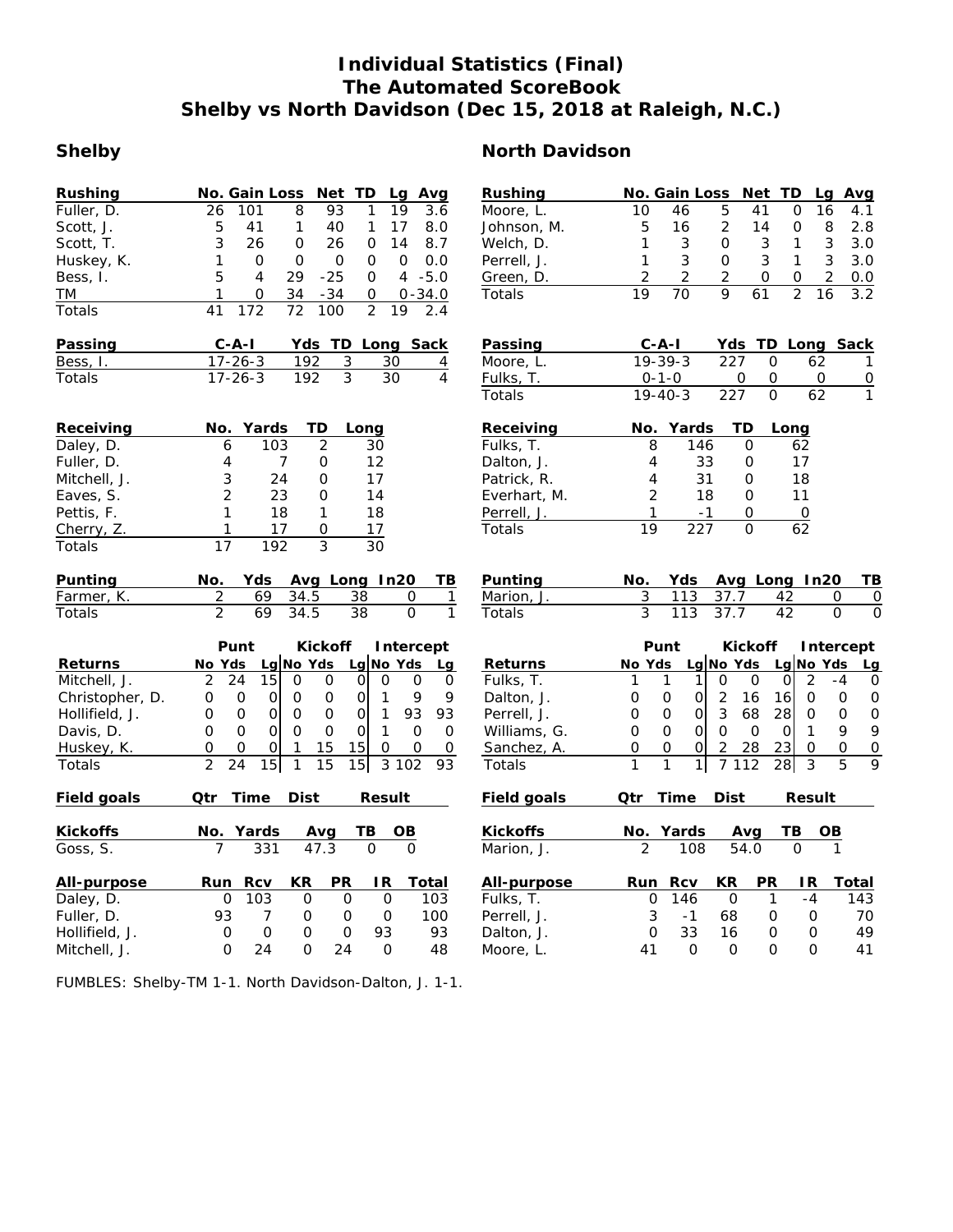#### **Defensive Statistics (Final) The Automated ScoreBook Shelby vs North Davidson (Dec 15, 2018 at Raleigh, N.C.)**

|                | # Shelby              | Solo            |                 |                 | Ast Total Sacks-Yds        | <b>TFL-Yds</b>           |                          | FF FR-Yds           | Int-Yds BrUp Blks QBH |                |                          |                |
|----------------|-----------------------|-----------------|-----------------|-----------------|----------------------------|--------------------------|--------------------------|---------------------|-----------------------|----------------|--------------------------|----------------|
| $\overline{5}$ | Scott, J.             | 4               | 7               | 11              |                            | $1.0 - 2$                |                          |                     |                       |                |                          |                |
|                | 4 Hollifield, J.      | $\mathbf{1}$    | 8               | 9               |                            | $1.0 - 1$                | $\overline{a}$           |                     | $1 - 93$              | $\mathbf{1}$   |                          |                |
|                | 24 Hamrick, M.        | 1               | $\overline{7}$  | 8               | $1.0 - 5$                  | $1.5 - 6$                | $\overline{a}$           |                     |                       |                |                          |                |
|                | 22 Christopher, D.    | $\overline{2}$  | $\overline{4}$  | 6               |                            |                          |                          |                     | $1 - 9$               | 3              |                          |                |
|                | 16 Stites, N.         | $\Omega$        | 5               | 5               |                            | $\overline{\phantom{a}}$ | $\overline{\phantom{a}}$ | $1 - 0$             |                       | $\overline{2}$ |                          |                |
|                | 21 Corry, N.          | $\overline{4}$  | $\Omega$        | $\overline{4}$  |                            |                          | $\overline{\phantom{a}}$ |                     |                       |                |                          |                |
|                | 11 Davis, D.          | 3               | $\mathbf{1}$    | 4               |                            | $\overline{\phantom{a}}$ | 1                        | $\bar{\phantom{a}}$ | $1 - 0$               | $\overline{a}$ |                          |                |
|                | 68 Mitchell, E.       | $\Omega$        | $\overline{4}$  | $\overline{4}$  |                            | $0.5 - 0$                |                          |                     |                       |                |                          |                |
|                | 90 Jolly, T.          | 0               | $\overline{2}$  | $\overline{a}$  |                            |                          |                          |                     |                       |                |                          | $\mathbf{1}$   |
| 6              | Daley, D.             | $\Omega$        | $\overline{2}$  | $\overline{2}$  |                            |                          |                          |                     |                       |                |                          |                |
|                | 55 Kee, J.            | 0               | $\overline{2}$  | $\overline{2}$  |                            | $0.5 - 1$                |                          |                     |                       |                |                          |                |
|                | 88 Farmer, K.         | $\mathbf 0$     | $\overline{2}$  | $\overline{2}$  |                            | $0.5 - 1$                |                          |                     |                       |                |                          |                |
|                | 29 Washington, KJ.    | $\mathbf 0$     | $\overline{2}$  | $\overline{2}$  |                            |                          |                          |                     |                       | 1              |                          |                |
| $2^{\circ}$    | Eaves, S.             | 1               | $\Omega$        | 1               |                            |                          |                          |                     |                       |                |                          |                |
|                | 23 Hopper, K.         | 1               | $\Omega$        | 1               |                            |                          |                          |                     |                       |                |                          |                |
| 3              | Huskey, K.            | 1               | $\Omega$        | 1               |                            |                          |                          |                     |                       |                |                          |                |
|                | 10 Mitchell, J.       | 0               | $\mathbf{1}$    | 1               |                            |                          |                          |                     |                       |                |                          |                |
|                | 20 Arrington, T.      | 0               |                 | 1               | $\overline{\phantom{a}}$   |                          |                          |                     |                       | 1              | $\overline{\phantom{a}}$ |                |
|                | Totals                | $\overline{18}$ | 48              | 66              | $1.0 - 5$                  | $5.0 - 11$               | $\mathbf{1}$             | $1 - 0$             | $3 - 102$             | 9              | $\mathbf{O}$             | $\overline{2}$ |
| #              | <b>North Davidson</b> | Solo            |                 |                 | <b>Ast Total Sacks-Yds</b> | <b>TFL-Yds</b>           |                          | FF FR-Yds           | Int-Yds BrUp Blks QBH |                |                          |                |
|                | 26 Moore, J.          | 5               | 10              | 15              |                            | $1.0 - 4$                |                          |                     |                       |                |                          |                |
|                | 99 Stephens, B.       | 6               | $\overline{4}$  | 10              | $3.5 - 27$                 | $4.0 - 28$               |                          |                     |                       | $\mathbf{1}$   |                          | 1              |
|                | 20 Johnson, M.        | 3               | 6               | 9               | $0.5 - 2$                  | $2.5 - 4$                |                          |                     |                       |                |                          |                |
|                | 13 Vanmeter, E.       | 3               | 5               | 8               |                            | $1.5 - 2$                |                          |                     |                       |                |                          |                |
|                | 8 Foltz, J.           | 6               | $\mathbf{1}$    | $\overline{7}$  |                            |                          |                          |                     | $\blacksquare$        |                |                          |                |
|                | 2 Williams, G.        | 4               | 3               | $\overline{7}$  |                            | $0.5 - 1$                |                          | $1 - 15$            | $1 - 9$               |                |                          |                |
| 6              | Perrell, J.           | 4               | 1               | 5               |                            |                          |                          |                     |                       |                |                          |                |
|                | 44 Brown, J.          | $\mathbf{1}$    | $\overline{4}$  | 5               |                            |                          |                          |                     |                       |                |                          | 1              |
|                | 59 Coleman, D.        | 1               | 3               | 4               |                            | $0.5 - 3$                |                          |                     |                       |                |                          |                |
| $\mathbf{1}$   | Fulks, T.             | $\overline{2}$  | $\overline{0}$  | $\overline{2}$  |                            | $1.0 - 1$                |                          |                     | $2 - -4$              |                |                          |                |
|                | 90 Welch, D.          | 1               | $\mathbf{1}$    | $\overline{a}$  |                            |                          |                          |                     |                       |                |                          |                |
| 4              | Everhart, M.          |                 | $\Omega$        | 1               |                            |                          |                          |                     |                       |                |                          |                |
|                | Totals                | $\overline{37}$ | $\overline{38}$ | $\overline{75}$ | $4.0 - 29$                 | $11.0 - 43$              | $\overline{O}$           | $1 - 15$            | $3 - 5$               | $\mathbf{1}$   | $\overline{0}$           | $\overline{3}$ |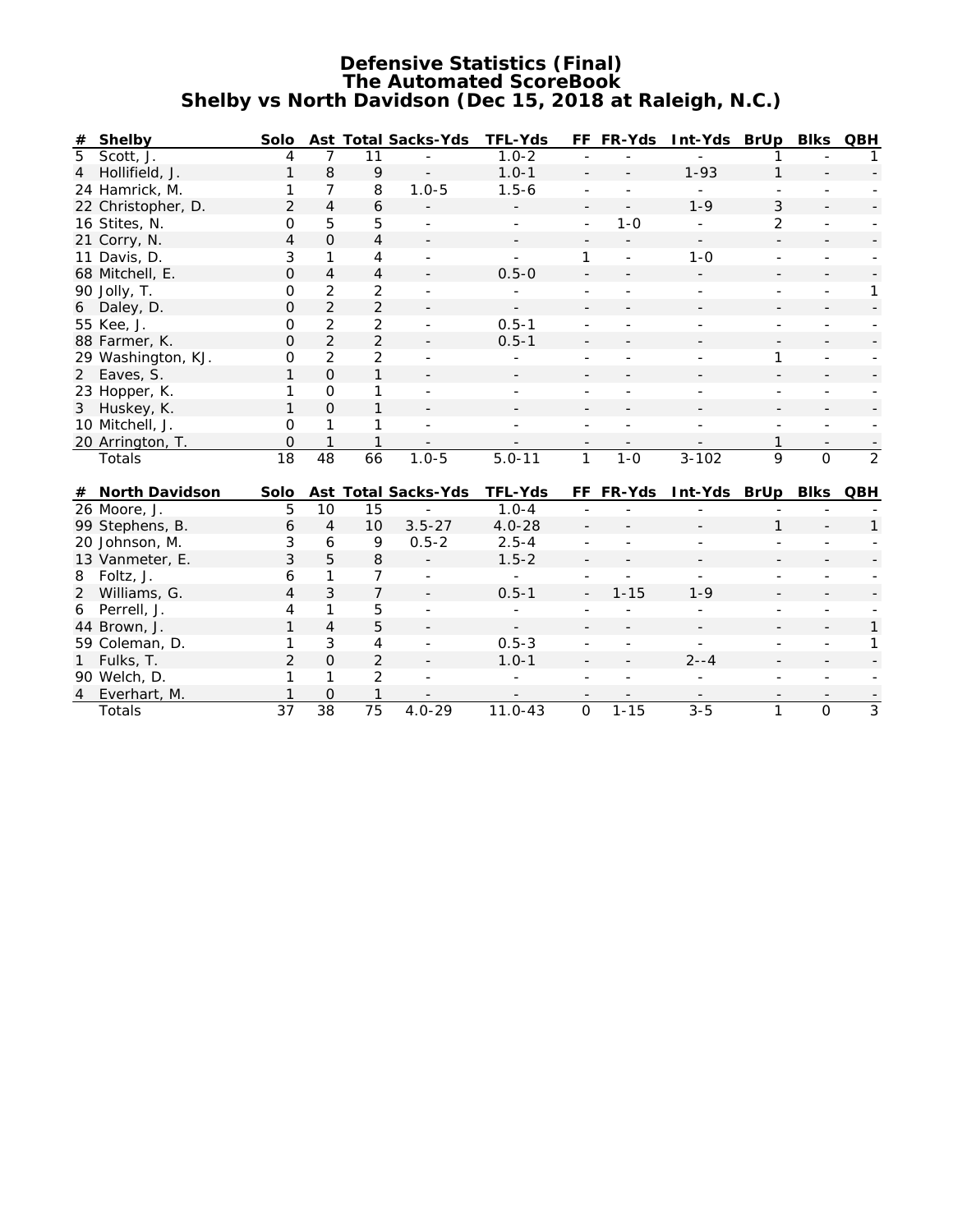## **Participation Report (Final) The Automated ScoreBook Shelby vs North Davidson (Dec 15, 2018 at Raleigh, N.C.)**

Shelby: 2-Eaves, S., 3-Huskey, K., 4-Hollifield, J., 5-Scott, J., 6-Daley, D., 8-Fuller, D., 10-Mitchell, J., 11-Davis, D., 13-Cherry, Z., 14-Pettis, F., 16-Stites, N., 18-Bess, I., 20-Arrington, T., 21-Corry, N., 22-Christopher, D., 23-Hopper, K., 24-Hamrick, M., 29-Washington, KJ., 32-Scott, T., 43-Goss, S., 55-Kee, J., 68-Mitchell, E., 80-Sheeley, C., 88-Farmer, K., 90-Jolly, T..

North Davidson: 1-Fulks, T., 2-Williams, G., 3-Patrick, R., 4-Everhart, M., 5-Yokley, RJ, 6-Perrell, J., 8-Foltz, J., 11-Dalton, J., 12-Moore, L., 13-Vanmeter, E., 15-Green, D., 20-Johnson, M., 22-Marion, J., 26-Moore, J., 28-Sanchez, A., 30-Skotthy, C., 32-Tetter, K., 44-Brown, J., 59-Coleman, D., 90-Welch, D., 99-Stephens, B..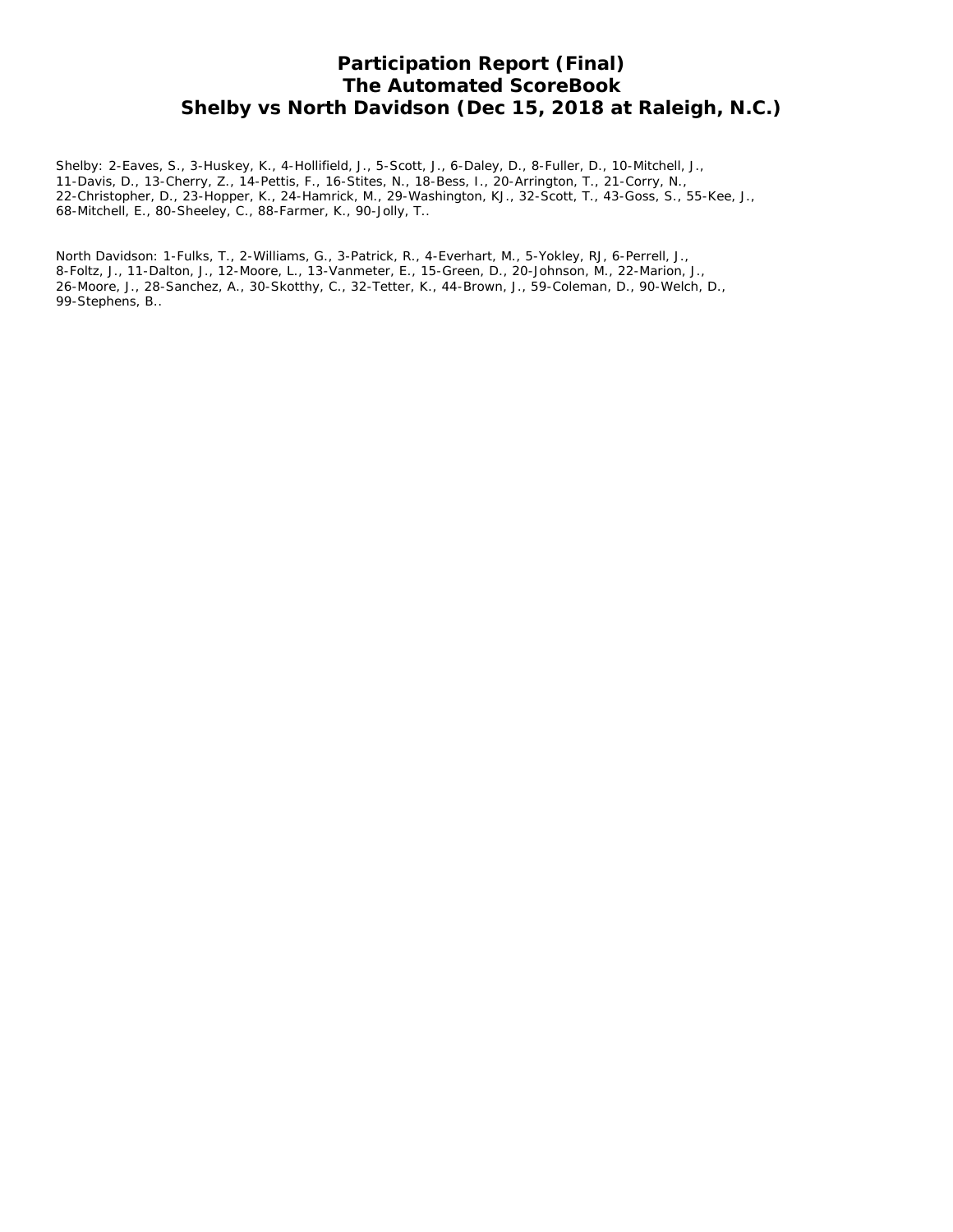# **Drive Chart (By Team) (Final) The Automated ScoreBook Shelby vs North Davidson (Dec 15, 2018 at Raleigh, N.C.)**

|           |                 |                 | <b>Drive Started</b> |                 |                 | <b>Drive Ended</b> | Consumed        |                                      |            |
|-----------|-----------------|-----------------|----------------------|-----------------|-----------------|--------------------|-----------------|--------------------------------------|------------|
| Team      | Qtr             | Spot            | Time                 | <b>Obtained</b> | Spot            | Time               | <b>How lost</b> | - Yds<br>ΡI                          | <b>TOP</b> |
| <b>SH</b> | 1st             | W35             | 12:00                | Kickoff         | O38             | 08:09              | Punt            | $-27$<br>9                           | 3:51       |
| <b>SH</b> |                 | <b>OOO</b>      | 06:23                | Interception    | <b>OOO</b>      | 06:23              | *TOUCHDOWN      | 0<br>- 0                             | 0:00       |
| <b>SH</b> |                 | O38             | 04:52                | Punt            | <b>OOO</b>      | 03:03              | *TOUCHDOWN      | - 38<br>5.                           | 1:49       |
| <b>SH</b> |                 | W46             | 01:51                | Punt            | <b>OOO</b>      | 10:45              | *TOUCHDOWN      | 54<br>$9 -$                          | 3:06       |
| <b>SH</b> | 2 <sub>nd</sub> | W <sub>25</sub> | 08:33                | Kickoff         | W <sub>24</sub> | 07:06              | Interception    | (1)<br>3<br>$\overline{\phantom{a}}$ | 1:27       |
| <b>SH</b> |                 | W34             | 06:11                | Interception    | W35             | 05:17              | Punt            | $3 - 1$                              | 0:54       |
| <b>SH</b> |                 | W46             | 01:55                | Fumble          | W46             | 01:45              | Interception    | - 0                                  | 0:10       |
| <b>SH</b> |                 | IO39            | 00:30                | Downs           | IO30            | 00:00              | <b>Downs</b>    | $5 - 9$                              | 0:30       |
| <b>SH</b> | 3rd             | W41             | 11:05                | Punt            | O47             | 08:39              | Interception    | 5.<br>-12<br>$\sim$                  | 2:26       |
| <b>SH</b> |                 | W37             | 06:22                | Downs           | <b>OOO</b>      | 02:15              | *TOUCHDOWN      | 10<br>- 63                           | $4:07$ .   |
| <b>SH</b> | 4th             | $\bigcirc$ 44   | 09:20                | Possession      | <b>OOO</b>      | 07:56              | *TOUCHDOWN      | 44<br>4 -                            | 1:24       |
| <b>SH</b> |                 | W49             | 07:43                | Interception    | W15             | 04:48              | Fumble          | (34)<br>4 -                          | 2:55       |
| <b>SH</b> |                 | O <sub>49</sub> | 04:48                | Kickoff         | 000             | 01:15              | *TOUCHDOWN      | 9<br>49<br>$\overline{\phantom{a}}$  | 3:33       |

|                        | 1st     | 2nd     | 3rd     | 4th     | 1st     | 2nd     |          |
|------------------------|---------|---------|---------|---------|---------|---------|----------|
| <b>Shelby</b>          | Otr     | Otr     | Otr     | Otr     | Half    | Half    | Total    |
| Time of possession     | 07:31   | 04:21   | 06:33   | 07:52   | 11:52   | 14:25   | 26:17    |
| 3rd down conversions   | $2 - 3$ | $2 - 5$ | $2 - 3$ | $3 - 4$ | 4-8     | $5 - 7$ | $9 - 15$ |
| Average field position | W47     | W41     | W39     | O48     | W44     | W46     | W45      |
| 4th down conversions   | $O-O$   | በ-1     | $1 - 1$ | $0 - 1$ | $0 - 1$ | 1-2     | $1 - 3$  |

|           |                 |                 | <b>Drive Started</b> |                 |                 | <b>Drive Ended</b> | Consumed        |                                      |            |
|-----------|-----------------|-----------------|----------------------|-----------------|-----------------|--------------------|-----------------|--------------------------------------|------------|
| Team      | Qtr             | <b>Spot</b>     | Time                 | <b>Obtained</b> | Spot            | Time               | <b>How lost</b> | Yds<br>ΡI<br>$\blacksquare$          | <b>TOP</b> |
| ND.       | 1st             | O <sub>20</sub> | 08:09                | Punt            | W <sub>10</sub> | 06:23              | Interception    | 70<br>6<br>$\overline{a}$            | 1:46       |
| <b>ND</b> |                 | O <sub>30</sub> | 06:17                | Kickoff         | 015             | 04:52              | Punt            | 3<br>(15)<br>$\sim$                  | 1:25       |
| <b>ND</b> |                 | O <sub>23</sub> | 02:55                | Kickoff         | 021             | 01:51              | Punt            | (2)<br>3<br>$\overline{\phantom{a}}$ | 1:04       |
| <b>ND</b> | 2 <sub>nd</sub> | O <sub>28</sub> | 10:38                | Kickoff         | W00             | 08:38              | *TOUCHDOWN      | $8 - 72$                             | 2:00       |
| <b>ND</b> |                 | O43             | 07:06                | Interception    | W39             | 06:11              | Interception    | 18<br>4<br>$\overline{\phantom{a}}$  | 0:55       |
| <b>ND</b> |                 | O35             | 05:17                | Punt            | W46             | 01:55              | Fumble          | 7 - 19                               | 3:22       |
| <b>ND</b> |                 | O35             | 01:45                | Interception    | O39             | 00:30              | Downs           | 4 - 4                                | 1:15       |
| <b>ND</b> |                 | 030             | 00:00                | Downs           | O30             | 00:00              | End of half     | 0<br>- 0                             | 0:00       |
| <b>ND</b> | 3rd             | O <sub>23</sub> | 11:54                | Kickoff         | O26             | 11:05              | Punt            | 3<br>- 3                             | 0:49       |
| <b>ND</b> |                 | O <sub>38</sub> | 08:39                | Interception    | W37             | 06:22              | Downs           | $5 - 25$                             | 2:17       |
| <b>ND</b> |                 | O <sub>50</sub> | 02:05                | Kickoff         | W <sub>00</sub> | 09:20              | *TOUCHDOWN      | 11<br>50<br>$\overline{\phantom{a}}$ | 4:45       |
| <b>ND</b> | 4th             | O44             | 09:24                | Kickoff         | O44             | 09:20              | Possession      | O<br>- 0                             | 0:04       |
| <b>ND</b> |                 | O <sub>30</sub> | 07:54                | Kickoff         | O <sub>36</sub> | 07:43              | Interception    | $2 - 6$                              | 0:11       |
| <b>ND</b> |                 | W <sub>15</sub> | 04:48                | Fumble          | W15             | 04:48              | *TOUCHDOWN      | $\Omega$<br>- 0                      | 0:00       |
| <b>ND</b> |                 | O32             | 01:13                | Kickoff         | W41             | 00:00              | End of half     | 3<br>$-27$                           | 1:13       |

|                        | 1st     | 2nd     | 3rd     | 4th     | 1st             | 2nd     |          |
|------------------------|---------|---------|---------|---------|-----------------|---------|----------|
| <b>North Davidson</b>  | Otr     | Otr     | Otr     | Otr     | Half            | Half    | Total    |
| Time of possession     | 04:29   | 07:39   | 05:27   | 04:08   | 12:08           | 09:35   | 21:43    |
| 3rd down conversions   | $1 - 4$ | 1-4     | $1 - 3$ | $1 - 3$ | $2 - 8$         | $2 - 6$ | $4 - 14$ |
| Average field position | O24     | O35     | O37     | O31     | O <sub>30</sub> | O34     | O32      |
| 4th down conversions   | 0-0     | $1 - 2$ | $0 - 1$ | $1 - 1$ | $1 - 2$         | $1 - 2$ | $2 - 4$  |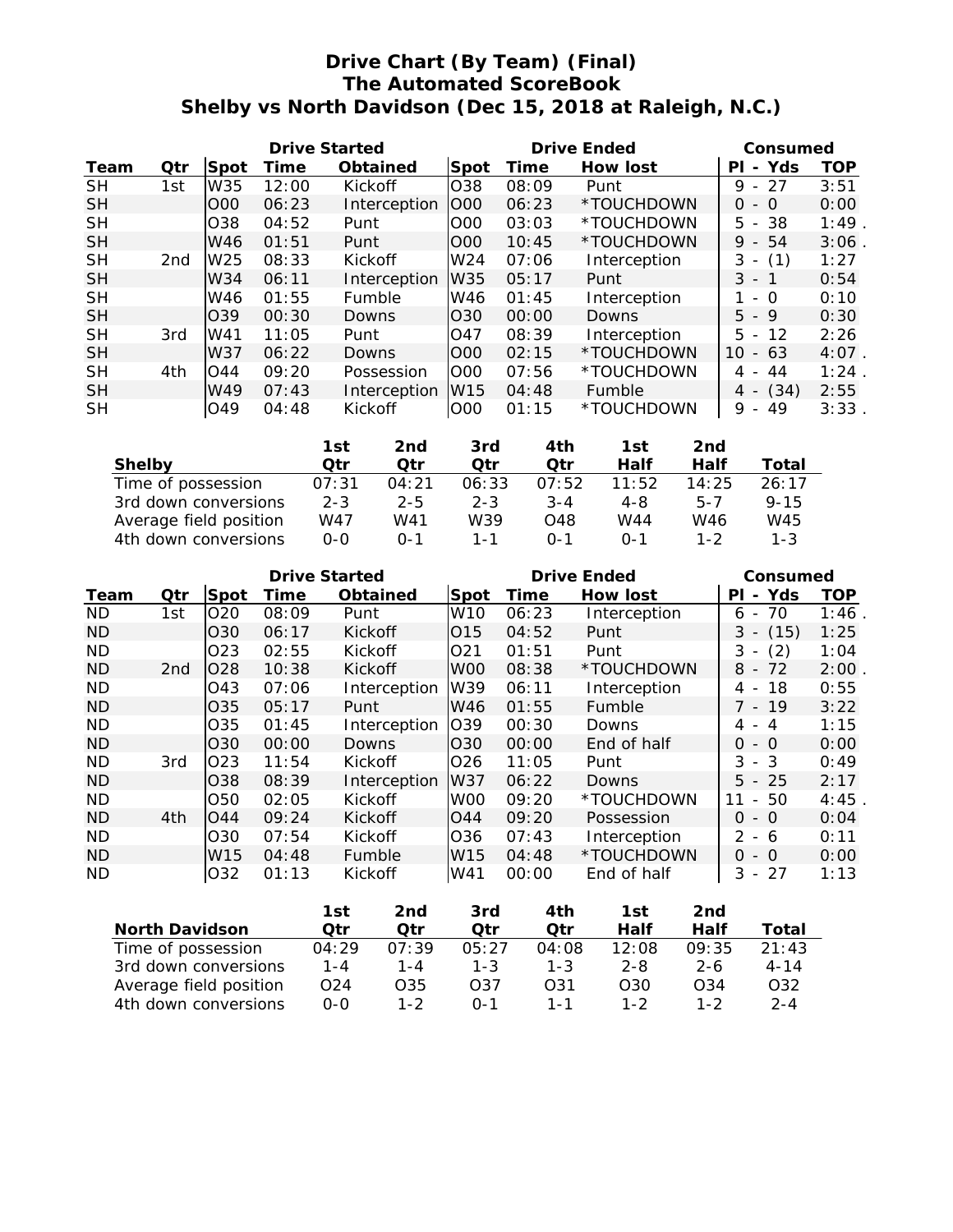# **Drive Chart (By Quarter) (Final) The Automated ScoreBook Shelby vs North Davidson (Dec 15, 2018 at Raleigh, N.C.)**

|           |                 |                 | <b>Drive Started</b> |                 |                 | <b>Drive Ended</b> | Consumed        |                                               |            |
|-----------|-----------------|-----------------|----------------------|-----------------|-----------------|--------------------|-----------------|-----------------------------------------------|------------|
| Team      | Qtr             | <b>Spot</b>     | <b>Time</b>          | <b>Obtained</b> | <b>Spot</b>     | <b>Time</b>        | <b>How lost</b> | PI - Yds                                      | <b>TOP</b> |
| <b>SH</b> | 1st             | W35             | 12:00                | <b>Kickoff</b>  | O38             | 08:09              | Punt            | 27<br>$9 -$                                   | 3:51       |
| <b>ND</b> |                 | O <sub>20</sub> | 08:09                | Punt            | W10             | 06:23              | Interception    | 70<br>$6 -$                                   | 1:46       |
| <b>SH</b> |                 | 000             | 06:23                | Interception    | <b>OOO</b>      | 06:23              | *TOUCHDOWN      | 0<br>0                                        | 0:00       |
| <b>ND</b> |                 | O30             | 06:17                | <b>Kickoff</b>  | O15             | 04:52              | Punt            | $3 -$<br>(15)                                 | 1:25       |
| <b>SH</b> |                 | O38             | 04:52                | Punt            | <b>OOO</b>      | 03:03              | *TOUCHDOWN      | 5<br>38<br>$\overline{\phantom{a}}$           | 1:49       |
| <b>ND</b> |                 | O <sub>23</sub> | 02:55                | <b>Kickoff</b>  | O21             | 01:51              | Punt            | $3 - (2)$                                     | 1:04       |
| <b>SH</b> |                 | W46             | 01:51                | Punt            | O00             | 10:45              | *TOUCHDOWN      | 9<br>54<br>$\overline{\phantom{a}}$           | 3:06       |
| <b>ND</b> | 2 <sub>nd</sub> | O28             | 10:38                | Kickoff         | W <sub>00</sub> | 08:38              | *TOUCHDOWN      | $8 -$<br>72                                   | 2:00       |
| <b>SH</b> |                 | W25             | 08:33                | Kickoff         | W24             | 07:06              | Interception    | 3<br>(1)<br>$\overline{\phantom{a}}$          | 1:27       |
| <b>ND</b> |                 | O43             | 07:06                | Interception    | W39             | 06:11              | Interception    | $4 - 18$                                      | 0:55       |
| <b>SH</b> |                 | W34             | 06:11                | Interception    | W35             | 05:17              | Punt            | 3<br>$\mathbf{1}$<br>$\overline{\phantom{a}}$ | 0:54       |
| <b>ND</b> |                 | O35             | 05:17                | Punt            | W46             | 01:55              | Fumble          | $7 -$<br>19                                   | 3:22       |
| <b>SH</b> |                 | W46             | 01:55                | Fumble          | W46             | 01:45              | Interception    | 1<br>$\mathbf 0$<br>$\equiv$                  | 0:10       |
| <b>ND</b> |                 | O35             | 01:45                | Interception    | O39             | 00:30              | Downs           | $4 - 4$                                       | 1:15       |
| <b>SH</b> |                 | O39             | 00:30                | Downs           | O30             | 00:00              | Downs           | 5<br>$-9$                                     | 0:30       |
| <b>ND</b> |                 | O30             | 00:00                | Downs           | O30             | 00:00              | End of half     | $\mathsf{O}\xspace$<br>- 0                    | 0:00       |
| <b>ND</b> | 3rd             | O <sub>23</sub> | 11:54                | Kickoff         | O <sub>26</sub> | 11:05              | Punt            | 3<br>3<br>$\overline{\phantom{a}}$            | 0:49       |
| <b>SH</b> |                 | W41             | 11:05                | Punt            | O47             | 08:39              | Interception    | 5<br>12<br>$\overline{\phantom{a}}$           | 2:26       |
| <b>ND</b> |                 | O38             | 08:39                | Interception    | W37             | 06:22              | Downs           | 5<br>25<br>$\overline{\phantom{a}}$           | 2:17       |
| <b>SH</b> |                 | W37             | 06:22                | Downs           | <b>OOO</b>      | 02:15              | *TOUCHDOWN      | 10<br>63<br>$\sim$                            | 4:07       |
| <b>ND</b> |                 | O50             | 02:05                | Kickoff         | W00             | 09:20              | *TOUCHDOWN      | 11<br>50<br>$\frac{1}{2}$                     | 4:45       |
| <b>ND</b> | 4th             | O44             | 09:24                | Kickoff         | O44             | 09:20              | Possession      | $0 -$<br>$\mathbf 0$                          | 0:04       |
| <b>SH</b> |                 | O44             | 09:20                | Possession      | <b>OOO</b>      | 07:56              | *TOUCHDOWN      | $4 - 44$                                      | 1:24       |
| <b>ND</b> |                 | O30             | 07:54                | Kickoff         | O36             | 07:43              | Interception    | $2 - 6$                                       | 0:11       |
| <b>SH</b> |                 | W49             | 07:43                | Interception    | W15             | 04:48              | Fumble          | 4 -<br>(34)                                   | 2:55       |
| <b>ND</b> |                 | W15             | 04:48                | Fumble          | W15             | 04:48              | *TOUCHDOWN      | $0 -$<br>$\mathbf{O}$                         | 0:00       |
| <b>SH</b> |                 | O49             | 04:48                | Kickoff         | <b>OOO</b>      | 01:15              | *TOUCHDOWN      | 9<br>49<br>$\overline{\phantom{a}}$           | 3:33       |
| <b>ND</b> |                 | O32             | 01:13                | Kickoff         | W41             | 00:00              | End of half     | $3 - 27$                                      | 1:13       |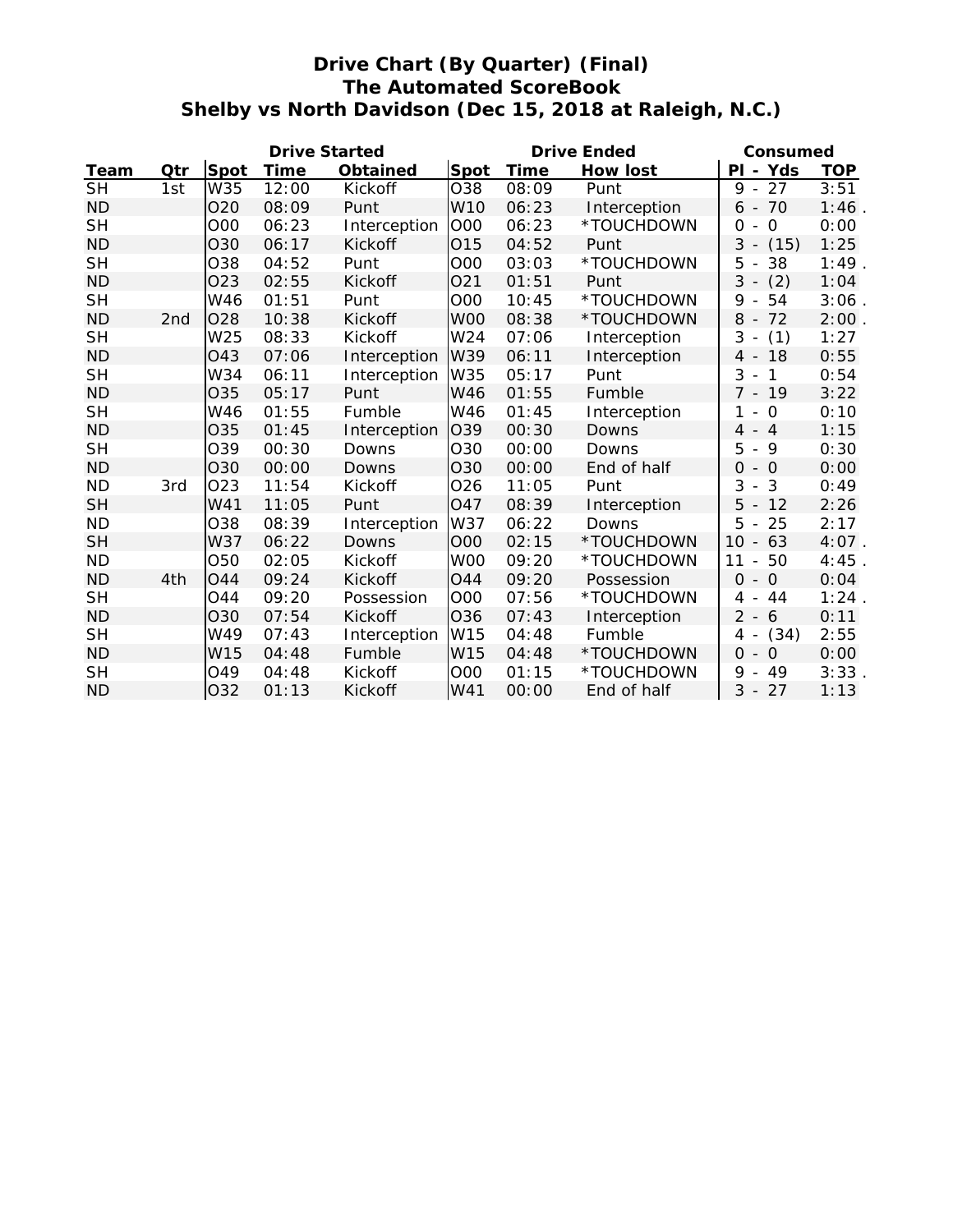#### **Play-by-Play Summary (1st quarter) Shelby vs North Davidson (Dec 15, 2018 at Raleigh, N.C.)**

| (66) Lineberry, E (99) Stephens, B                 | North Davidson captains: (6) Perrell, J (13) Vanmeter, E                                                                                                                                                                                             |                |
|----------------------------------------------------|------------------------------------------------------------------------------------------------------------------------------------------------------------------------------------------------------------------------------------------------------|----------------|
| $(51)$ Hartman, C                                  | Shelby captains: (5) Scott, J (90) Jolly, T (29) Arrington, T                                                                                                                                                                                        |                |
| North Davidson                                     | Sportsmanship award (90) Jolly, T for Shelby and (13) Vanmeter, E for                                                                                                                                                                                |                |
| 1-10 SH 40                                         | Shelby wins toss and will receive and defend the south goal<br>ND ball on ND40.                                                                                                                                                                      |                |
| 1-10 SH 35                                         | Marion, J. kickoff 58 yards to the SH2, out-of-bounds, SH ball on SH35.<br>Bess, I. pass complete to Fuller, D. for loss of 2 yards to the SH33 (Vanmeter,<br>$E$ .; Williams, $G$ .).                                                               |                |
| 2-12 SH 33                                         | Bess, I. pass complete to Daley, D. for 13 yards to the SH46, 1ST DOWN SH (Perrell,<br>$J.:$ Moore, $J.$ ).                                                                                                                                          | P1             |
| 1-10 SH 46<br>SH 49<br>$2 - 7$<br>ND 47<br>$3 - 3$ | Fuller, D. rush for 3 yards to the SH49 (Moore, J.; Brown, J.).<br>Bess, I. pass complete to Mitchell, J. for 4 yards to the ND47 (Johnson, M.; Moore, J.).<br>Bess, I. pass complete to Daley, D. for 7 yards to the ND40, 1ST DOWN SH (Foltz, J.). | P <sub>2</sub> |
| 1-10 ND 40<br>1-10 ND 28<br>2-10 ND 28             | Fuller, D. rush for 12 yards to the ND28, 1ST DOWN SH (Foltz, J.; Moore, J.).<br>Fuller, D. rush for no gain to the ND28 (Stephens, B.).<br>Bess, I. sacked for loss of 10 yards to the ND38 (Stephens, B.).                                         | R3             |
| 3-20 ND 38<br>4-20 ND 38                           | Bess, I. pass incomplete to Cherry, Z<br>Farmer, K. punt 38 yards to the ND0, touchback.                                                                                                                                                             |                |
|                                                    | 9 plays, 27 yards, 3:51                                                                                                                                                                                                                              |                |
|                                                    | <b>NORTH DAVIDSON drive start at 08:09.</b>                                                                                                                                                                                                          |                |
| 1-10 ND 20<br>2-8 ND 22                            | Moore, L. rush for 2 yards to the ND22 (Kee, J.; Jolly, T.).<br>Moore, L. pass incomplete to Fulks, T. (Scott, J.).                                                                                                                                  |                |
| 3-8 ND 22                                          | Moore, L. pass complete to Fulks, T. for 62 yards to the SH16, 1ST DOWN ND (Corry, N.).                                                                                                                                                              | P1             |
| 1-10 SH 16                                         | Moore, L. pass incomplete to Dalton, J                                                                                                                                                                                                               |                |
| 2-10 SH 16                                         | Johnson, M. rush for 6 yards to the SH10 (Christopher, D.; Hollifield, J.).                                                                                                                                                                          |                |
| 3-4 SH 10                                          | Moore, L. pass intercepted by Hollifield, J. at the SH7, Hollifield, J. return 93 yards                                                                                                                                                              |                |
|                                                    | to the ND0, TOUCHDOWN, clock 06:23, QB hurry by Scott, J                                                                                                                                                                                             |                |
|                                                    | 6 plays, 70 yards, 1:46                                                                                                                                                                                                                              |                |
| ND 03<br>1-G                                       | Sheeley, C. kick attempt good.                                                                                                                                                                                                                       |                |
|                                                    | Shelby 7, North Davidson 0<br>Goss, S. kickoff 53 yards to the ND7, Sanchez, A. return 23 yards to the ND30 (Hamrick,                                                                                                                                |                |
|                                                    | M.; Daley, D.).                                                                                                                                                                                                                                      |                |
|                                                    | NORTH DAVIDSON drive start at 06:17.                                                                                                                                                                                                                 |                |
| 1-10 ND 30                                         | Moore, L. pass incomplete to Perrell, J                                                                                                                                                                                                              |                |
| 2-10 ND 30                                         | Moore, L. pass complete to Perrell, J. for loss of 1 yard to the ND29 (Scott,<br>$J$ .; Mitchell, E.).                                                                                                                                               |                |
| 3-11 ND 29                                         | PENALTY ND pass interference 14 yards to the ND15.                                                                                                                                                                                                   |                |
| 3-25 ND 15                                         | Moore, L. pass incomplete to Everhart, M. (Christopher, D.).                                                                                                                                                                                         |                |
| 4-25 ND 15                                         | Marion, J. punt 38 yards to the SH47, Mitchell, J. return 15 yards to the ND38 (Brown,<br>$J$ .; Moore, $J$ .).                                                                                                                                      |                |
| SHELBY drive start at 04:52.                       |                                                                                                                                                                                                                                                      |                |
|                                                    | 3 plays, minus 15 yards, $1:25$                                                                                                                                                                                                                      |                |
|                                                    |                                                                                                                                                                                                                                                      |                |
| 1-10 ND 38                                         | Bess, I. pass complete to Eaves, S. for 9 yards to the ND29 (Foltz, J.).                                                                                                                                                                             |                |
| $2 - 1$<br><b>ND 29</b><br>$3 - 1$<br><b>ND 29</b> | Huskey, K. rush for no gain to the ND29 (Welch, D.).<br>Fuller, D. rush for 2 yards to the ND27, 1ST DOWN SH (Moore, J.; Coleman, D.).                                                                                                               | R4             |
| 1-10 ND 27                                         | Bess, I. pass complete to Mitchell, J. for 17 yards to the ND10 (Williams, G.), PENALTY<br>SH illegal block 10 yards to the ND20.                                                                                                                    |                |
| $1 - 3$<br><b>ND 20</b>                            | 1st and 3.                                                                                                                                                                                                                                           |                |
| $1 - 3$<br><b>ND 20</b>                            | Bess, I. pass complete to Daley, D. for 20 yards to the ND0, 1ST DOWN SH, TOUCHDOWN,                                                                                                                                                                 | P <sub>5</sub> |
| 1-G                                                | clock 03:03.                                                                                                                                                                                                                                         |                |
| <b>ND 03</b>                                       | Sheeley, C. kick attempt good.<br>Shelby 14, North Davidson 0                                                                                                                                                                                        |                |
|                                                    | 5 plays, 38 yards, 1:57                                                                                                                                                                                                                              |                |
|                                                    | Goss, S. kickoff 53 yards to the ND7, Dalton, J. return 16 yards to the ND23 (Washington,<br>$KJ$ .; Farmer, $K$ .).                                                                                                                                 |                |
|                                                    | NORTH DAVIDSON drive start at 02:55.                                                                                                                                                                                                                 |                |
| 1-10 ND 23                                         | Green, D. rush for loss of 2 yards to the ND21 (Kee, J.; Scott, J.).                                                                                                                                                                                 |                |
| 2-12 ND 21                                         | Moore, L. pass incomplete to Fulks, T. (Stites, N.).                                                                                                                                                                                                 |                |
| 3-12 ND 21                                         | Moore, L. pass incomplete to Dalton, J. (Christopher, D.).                                                                                                                                                                                           |                |
| 4-12 ND 21                                         | Marion, J. punt 33 yards to the SH46, downed.                                                                                                                                                                                                        |                |
|                                                    | 3 plays, minus 2 yards, 1:04                                                                                                                                                                                                                         |                |
| SHELBY drive start at 01:51.<br>1-10 SH 46         | Bess, I. pass complete to Mitchell, J. for 3 yards to the SH49 (Williams, G.; Vanmeter,<br>$E.$ ).                                                                                                                                                   |                |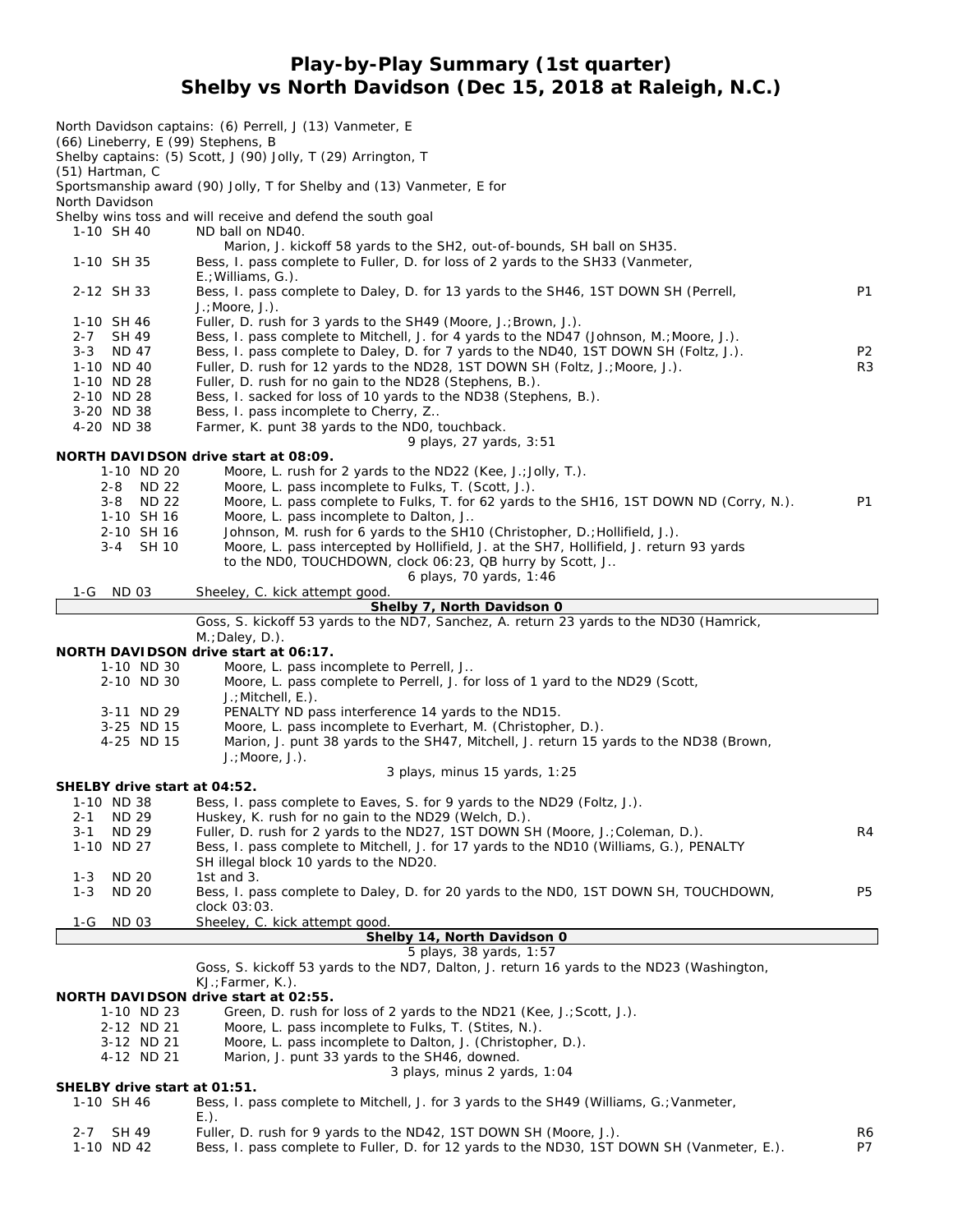## **Play-by-Play Summary (1st quarter) Shelby vs North Davidson (Dec 15, 2018 at Raleigh, N.C.)**

1-10 ND 30 Fuller, D. rush for 7 yards to the ND23 (Williams, G.).

2-3 ND 23 Fuller, D. rush for 1 yard to the ND22 (Brown, J.;Stephens, B.).

|      |           | END OF 1st QUARTER: Shelby 14, North Davidson 0 |  |
|------|-----------|-------------------------------------------------|--|
|      |           |                                                 |  |
| Time | 1st Downs | Conversions                                     |  |

|                        | -------                           |  | . |             | ------------------- |          |                                       |                  |  |
|------------------------|-----------------------------------|--|---|-------------|---------------------|----------|---------------------------------------|------------------|--|
| <b>Quarter Summary</b> | Score Poss                        |  |   | R P X T 3rd | 4th                 | Rushina  | Passing                               | <b>Penalties</b> |  |
| Shelby                 | 14 07:39 3 4 0 7 2-3 0-0          |  |   |             |                     | $9 - 24$ | $9 - 10 - 0 - 83$<br>$2 - 9 - 1 - 61$ | $1 - 10$<br>1-14 |  |
| North Davidson         | $0.04:15$ $0.1$ $0.1$ $1.4$ $0.0$ |  |   |             |                     | 3-6.     |                                       |                  |  |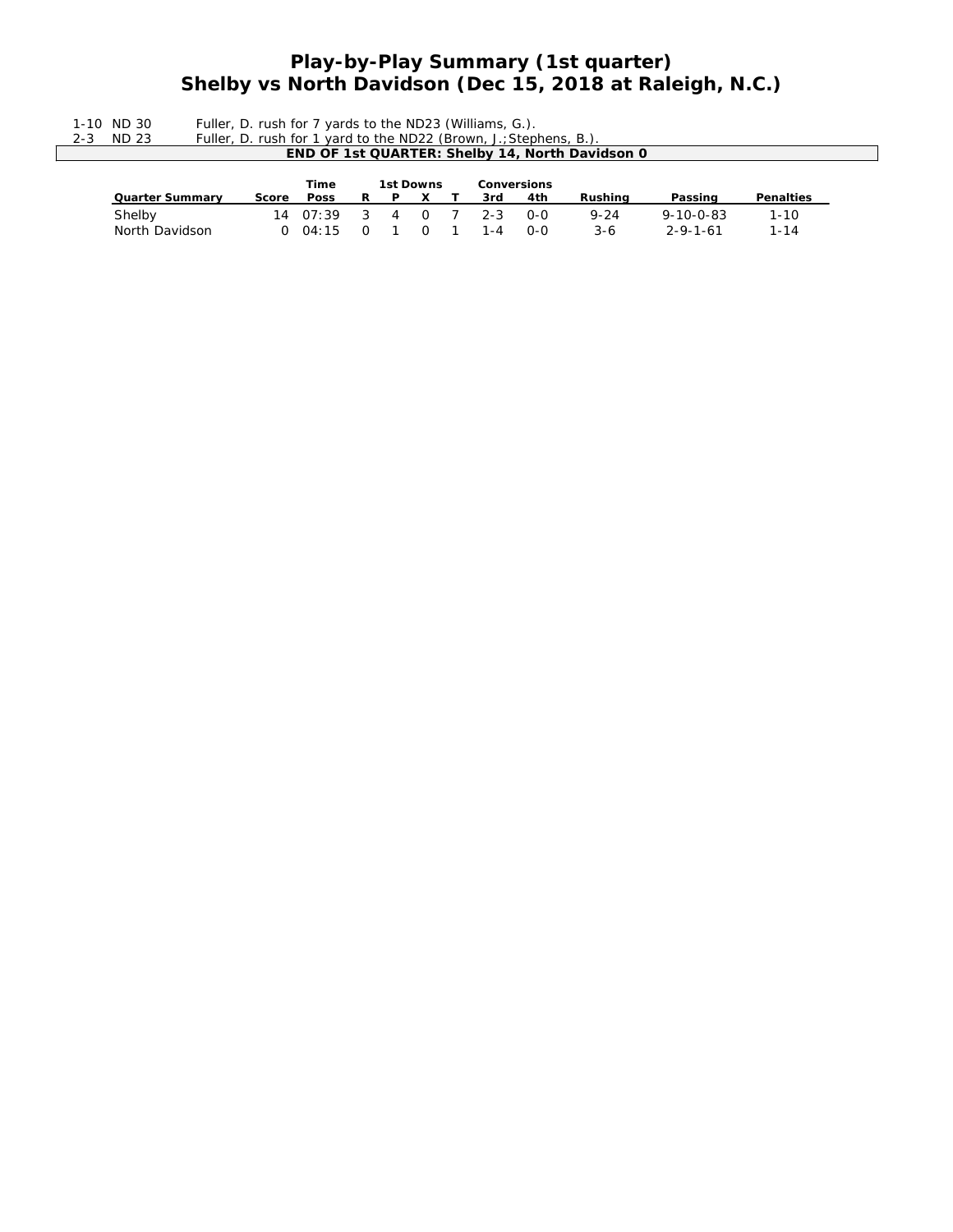#### **Quickie Statistics (1st quarter) Shelby vs North Davidson (Dec 15, 2018 at Raleigh, N.C.)**

|                                   | <b>SH</b>    | ND          |
|-----------------------------------|--------------|-------------|
| Score                             | 14           | Ω           |
| <b>FIRST DOWNS</b>                | 7            | 1           |
| <b>RUSHES-YARDS (NET)</b>         | $9 - 24$     | $3-6$       |
| <b>PASSING YDS (NET)</b>          | 83           | 61          |
| Passes Att-Comp-Int               | $10 - 9 - 0$ | $9 - 2 - 1$ |
| <b>TOTAL OFFENSE PLAYS-YARDS</b>  | 19-107       | $12 - 67$   |
| <b>Fumble Returns-Yards</b>       | $0 - 0$      | $0 - 0$     |
| Punt Returns-Yards                | $1 - 15$     | $0 - 0$     |
| Kickoff Returns-Yards             | 0-0          | $2 - 39$    |
| <b>Interception Returns-Yards</b> | $1 - 93$     | $0 - 0$     |
| Punts (Number-Avg)                | $1 - 38.0$   | $2 - 35.5$  |
| Fumbles-Lost                      | $0 - 0$      | $0 - 0$     |
| Penalties-Yards                   | $1 - 10$     | $1 - 14$    |
| Possession Time                   | 07:39        | 04:15       |
| Third-Down Conversions            | $2$ of $3$   | 1 of 4      |
| <b>Fourth-Down Conversions</b>    | 0 of 0       | $0$ of $0$  |

| <b>Rushing</b>      | No. Gain Loss Net TD                                                  | Avg<br>La                | <b>Rushing</b>      | No. Gain Loss Net TD |                     |                           | Avg<br>La             |
|---------------------|-----------------------------------------------------------------------|--------------------------|---------------------|----------------------|---------------------|---------------------------|-----------------------|
| Fuller, D.          | 34<br>34<br>$\mathbf 0$<br>$\mathbf 0$                                | 12<br>4.9                | Johnson, M.         | 6                    | 0                   | $\Omega$<br>6             | 6<br>6.0              |
| Huskey, K.          | $\mathbf 0$<br>$\mathbf 0$<br>0<br>0<br>1                             | $\mathbf 0$<br>0.0       | Moore, L.           | $\overline{c}$       | $\mathsf{O}\xspace$ | $\sqrt{2}$<br>$\mathbf 0$ | $\overline{a}$<br>2.0 |
| Bess, I.            | $\Omega$<br>10<br>1<br>$-10$<br>$\Omega$                              | $0 - 10.0$               | Green, D.           | $\Omega$             | $\overline{2}$      | $-2$<br>$\Omega$          | $\Omega$<br>$-2.0$    |
| Passing             | $C - A - I$<br>Yds TD Long Sack                                       |                          | Passing             | $C - A - I$          |                     |                           | Yds TD Long Sack      |
| Bess, I.            | $9 - 10 - 0$<br>83<br>20<br>1                                         | 1                        | Moore, L.           | $2 - 9 - 1$          | 61                  | $\Omega$                  | 62<br><sup>o</sup>    |
| Receiving           | TD<br>No. Yards<br>Long                                               |                          | Receiving           | No. Yards            | TD                  | Long                      |                       |
| Daley, D.           | 3<br>40<br>1<br>20                                                    |                          | Fulks, T.           | 1                    | 62                  | $\Omega$<br>62            |                       |
| Mitchell, J.        | 3<br>24<br>17<br>0                                                    |                          | Perrell, J.         | 1                    | $-1$                | $\Omega$<br>$\Omega$      |                       |
| Fuller, D.          | $\overline{2}$<br>12<br>$\mathbf 0$<br>10                             |                          |                     |                      |                     |                           |                       |
| Eaves, S.           | $\Omega$<br>9<br>9                                                    |                          |                     |                      |                     |                           |                       |
| Punting             | Yds<br>Avg Long In20<br>No.                                           | TВ                       | Punting             | Yds<br>No.           |                     | Avg Long In20             | TВ                    |
| Farmer, K.          | 38<br>38<br>$\mathbf{1}$<br>38.0                                      | $\mathbf{1}$<br>$\Omega$ | Marion, J.          | 2<br>71              | 35.5                | 38                        | $\Omega$<br>$\Omega$  |
| <b>Punt Returns</b> | No. Yards<br>TD<br>Long                                               |                          | <b>Punt Returns</b> | No. Yards            | TD.                 | Long                      |                       |
| Mitchell, J.        | $\mathbf{1}$<br>15<br>$\Omega$<br>15                                  |                          |                     |                      |                     |                           |                       |
| <b>Kick Returns</b> | <b>TD</b><br>No. Yards<br>Lona                                        |                          | <b>Kick Returns</b> | No. Yards            | TD                  | Long                      |                       |
|                     |                                                                       |                          | Dalton, J.          |                      | 16                  | $\mathbf 0$<br>16         |                       |
|                     |                                                                       |                          | Sanchez, A.         |                      | 23                  | $\Omega$<br>23            |                       |
| <b>Tackles</b>      | <b>Sacks</b><br>UA-A<br>Total                                         | TFL                      | <b>Tackles</b>      | UA-A                 | Total               | <b>Sacks</b>              | <b>TFL</b>            |
| Kee, J.             | $0 - 2$<br>2<br>0.0                                                   | 0.5                      | Moore, J.           | $1 - 6$              | 7                   | 0.0                       | 0.0                   |
| Scott, J.           | $0 - 2$<br>2<br>0.0                                                   | 1.0                      | Williams, G.        | $2 - 2$              | 4                   | 0.0                       | 0.5                   |
| Corry, N.           | 1<br>$1 - 0$<br>0.0                                                   | 0.0                      | Stephens, B.        | $2 - 1$              | 3                   | 1.0                       | 1.0                   |
| Christopher, D.     | 1<br>$0 - 1$<br>0.0                                                   | 0.0                      | Foltz, J.           | $2 - 1$              | 3                   | 0.0                       | 0.0                   |
| Time<br>Qtr         | <b>Scoring Play</b>                                                   |                          |                     |                      |                     |                           | V-H                   |
| 06:23<br>1st        | SH - Hollifield, J. 93 yd interception return (Sheeley, C. kick)      |                          |                     |                      |                     |                           | $7 - 0$               |
| 03:03               | SH - Daley, D. 20 yd pass from Bess, I. (Sheeley, C. kick), 5-38 1:57 |                          |                     |                      |                     |                           | $14 - 0$              |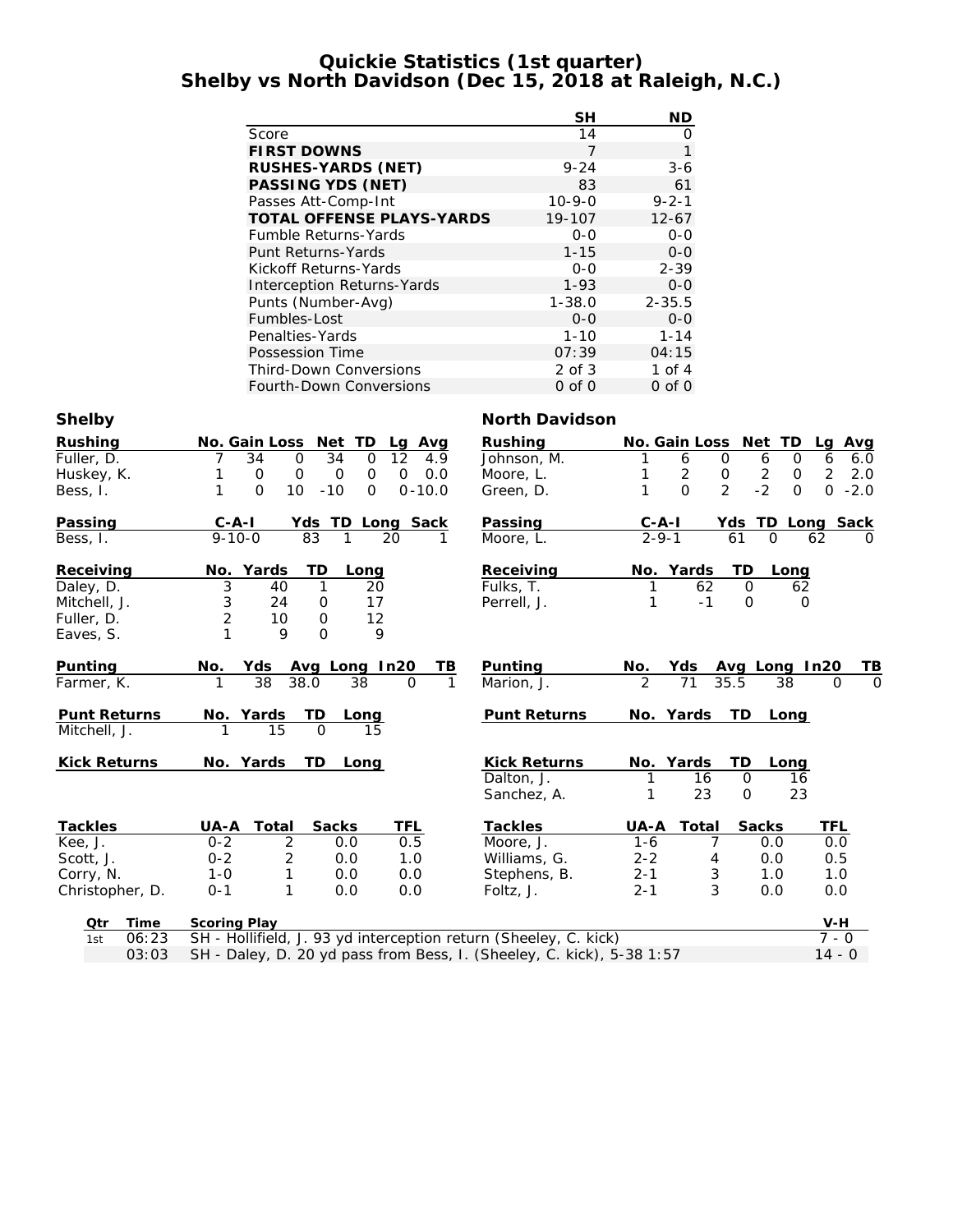#### **Play-by-Play Summary (2nd quarter) Shelby vs North Davidson (Dec 15, 2018 at Raleigh, N.C.)**

| 3-2 ND 22                    | Start of 2nd quarter, clock 12:00.                                                                                                |    |
|------------------------------|-----------------------------------------------------------------------------------------------------------------------------------|----|
| 3-2 ND 22<br>1-10 ND 18      | Fuller, D. rush for 4 yards to the ND18, 1ST DOWN SH (Williams, G.; Vanmeter, E.).                                                | R8 |
| 2-14 ND 22                   | Bess, I. sacked for loss of 4 yards to the ND22 (Johnson, M.; Stephens, B.).<br>Bess, I. pass incomplete to Mitchell, J           |    |
| 3-14 ND 22                   | QB hurry by Coleman, D                                                                                                            |    |
| 3-14 ND 22                   | Bess, I. pass complete to Daley, D. for 22 yards to the ND0, 1ST DOWN SH, TOUCHDOWN,                                              | P9 |
|                              | clock 10:45.                                                                                                                      |    |
| 1-G<br>ND 03                 | Sheeley, C. kick attempt good.                                                                                                    |    |
|                              | Shelby 21, North Davidson 0                                                                                                       |    |
|                              | 9 plays, 54 yards, 3:13                                                                                                           |    |
|                              | Goss, S. kickoff 53 yards to the ND7, Perrell, J. return 21 yards to the ND28 (Corry, N.).                                        |    |
|                              | <b>NORTH DAVIDSON drive start at 10:38.</b>                                                                                       |    |
| 1-10 ND 28                   | Moore, L. pass complete to Fulks, T. for 16 yards to the ND44, 1ST DOWN ND (Hollifield,                                           | P2 |
|                              | $J.$ ; Scott, $J.$ ).                                                                                                             |    |
| 1-10 ND 44<br>2-10 ND 44     | Moore, L. pass incomplete to Fulks, T<br>Moore, L. pass complete to Dalton, J. for 17 yards to the SH39, 1ST DOWN ND (Davis, D.). | P3 |
| 1-10 SH 39                   | Moore, L. pass complete to Everhart, M. for 11 yards to the SH28, 1ST DOWN ND (Davis,                                             | P4 |
|                              | $D$ .; Scott, J.).                                                                                                                |    |
| 1-10 SH 28                   | PENALTY SH personal foul 14 yards to the SH14, 1ST DOWN ND.                                                                       | X5 |
| 1-10 SH 14                   | Moore, L. rush for 4 yards to the SH10 (Scott, J.; Hollifield, J.).                                                               |    |
| <b>SH 10</b><br>2-6          | Moore, L. pass incomplete to Fulks, T. (Washington, KJ.).                                                                         |    |
| $3-6$<br><b>SH 10</b>        | Moore, L. pass complete to Everhart, M. for 7 yards to the SH3, 1ST DOWN ND (Mitchell,                                            | P6 |
|                              | J.; Stites, N.), PENALTY SH holding declined.                                                                                     |    |
| SH 03<br>1-G                 | Welch, D. rush for 3 yards to the SHO, TOUCHDOWN, clock 08:38.                                                                    |    |
| 1-G<br>SH 03                 | Skotthy, C. kick attempt good.                                                                                                    |    |
|                              | Shelby 21, North Davidson 7                                                                                                       |    |
|                              | 8 plays, 72 yards, 2:05                                                                                                           |    |
|                              | Marion, J. kickoff 50 yards to the SH10, Huskey, K. return 15 yards to the SH25 (Perrell,                                         |    |
| SHELBY drive start at 08:33. | $J.$ ).                                                                                                                           |    |
| 1-10 SH 25                   | Fuller, D. rush for 1 yard to the SH26 (Moore, J.).                                                                               |    |
| 2-9 SH 26                    | Bess, I. pass complete to Fuller, D. for loss of 2 yards to the SH24 (Johnson, M.).                                               |    |
| 3-11 SH 24                   | Bess, I. pass intercepted by Fulks, T. at the ND47, Fulks, T. return -4 yards to the ND43.                                        |    |
|                              | 3 plays, minus 1 yard, 1:27                                                                                                       |    |
|                              | NORTH DAVIDSON drive start at 07:06.                                                                                              |    |
| 1-10 ND 43                   | Moore, L. pass incomplete to Dalton, J. (Christopher, D.).                                                                        |    |
| 2-10 ND 43                   | Moore, L. pass complete to Patrick, R. for 18 yards to the SH39, 1ST DOWN ND (Scott, J.).                                         | P7 |
| 1-10 SH 39                   | Moore, L. pass incomplete to Fulks, T. (Hollifield, J.).                                                                          |    |
| 2-10 SH 39                   | Moore, L. pass intercepted by Christopher, D. at the SH25, Christopher, D. return 9 yards                                         |    |
|                              | to the SH34 (Everhart, M.).                                                                                                       |    |
|                              | 4 plays, 18 yards, 0:55                                                                                                           |    |
| SHELBY drive start at 06:11. | Fuller, D. rush for 1 yard to the SH35 (Stephens, B.).                                                                            |    |
| 1-10 SH 34<br>SH 35<br>2-9   | Bess, I. pass incomplete to Cherry, Z                                                                                             |    |
| $3-9$<br>SH 35               | Bess, I. pass incomplete to Eaves, S., QB hurry by Stephens, B                                                                    |    |
| 4-9<br>SH 35                 | Farmer, K. punt 31 yards to the ND34, Fulks, T. return 1 yards to the ND35.                                                       |    |
|                              | 3 plays, 1 yard, 0:54                                                                                                             |    |
|                              | NORTH DAVIDSON drive start at 05:17.                                                                                              |    |
| 1-10 ND 35                   | Moore, L. rush for 6 yards to the ND41 (Christopher, D.; Stites, N.).                                                             |    |
| 2-4 ND 41                    | Green, D. rush for 2 yards to the ND43 (Hamrick, M.; Mitchell, E.).                                                               |    |
| ND 43<br>$3 - 2$             | Moore, L. pass complete to Patrick, R. for 1 yard to the ND44 (Corry, N.).                                                        |    |
| $4 - 1$<br>ND 44             | Moore, L. rush for 6 yards to the 50 yardline, 1ST DOWN ND (Mitchell, E.; Hollifield, J.).                                        | R8 |
| 1-10 ND 50                   | Moore, L. sacked for loss of 5 yards to the ND45 (Hamrick, M.).                                                                   |    |
| 2-15 ND 45                   | Moore, L. rush for 2 yards to the ND47 (Hollifield, J.; Hamrick, M.).                                                             |    |
| 3-13 ND 47                   | Moore, L. pass complete to Dalton, J. for 7 yards to the SH46, fumble forced by Davis,                                            |    |
|                              | D., fumble by Dalton, J. recovered by SH Stites, N. at SH46.                                                                      |    |
| SHELBY drive start at 01:55. | 7 plays, 19 yards, 3:22                                                                                                           |    |
| 1-10 SH 46                   | Bess, I. pass intercepted by Williams, G. at the ND26, Williams, G. return 9 yards to the                                         |    |
|                              | ND35 (Eaves, S.).                                                                                                                 |    |
|                              | 1 play, 0 yards, 0:10                                                                                                             |    |
|                              | NORTH DAVIDSON drive start at 01:45.                                                                                              |    |
| 1-10 ND 35                   | Moore, L. rush for 6 yards to the ND41 (Hollifield, J.; Mitchell, E.).                                                            |    |
| 2-4 ND 41                    | PENALTY ND holding 13 yards to the ND28.                                                                                          |    |
| 2-17 ND 28                   | Moore, L. pass complete to Fulks, T. for 11 yards to the ND39 (Scott, J.).                                                        |    |
| <b>ND 39</b><br>$3-6$        | Timeout North Davidson, clock 00:42.                                                                                              |    |
| $3-6$<br>ND 39               | Moore, L. pass incomplete to Fulks, T                                                                                             |    |
| 4-6<br>ND 39                 | Fulks, T. pass incomplete to Perrell, J                                                                                           |    |
|                              | 4 plays, 4 yards, 1:15                                                                                                            |    |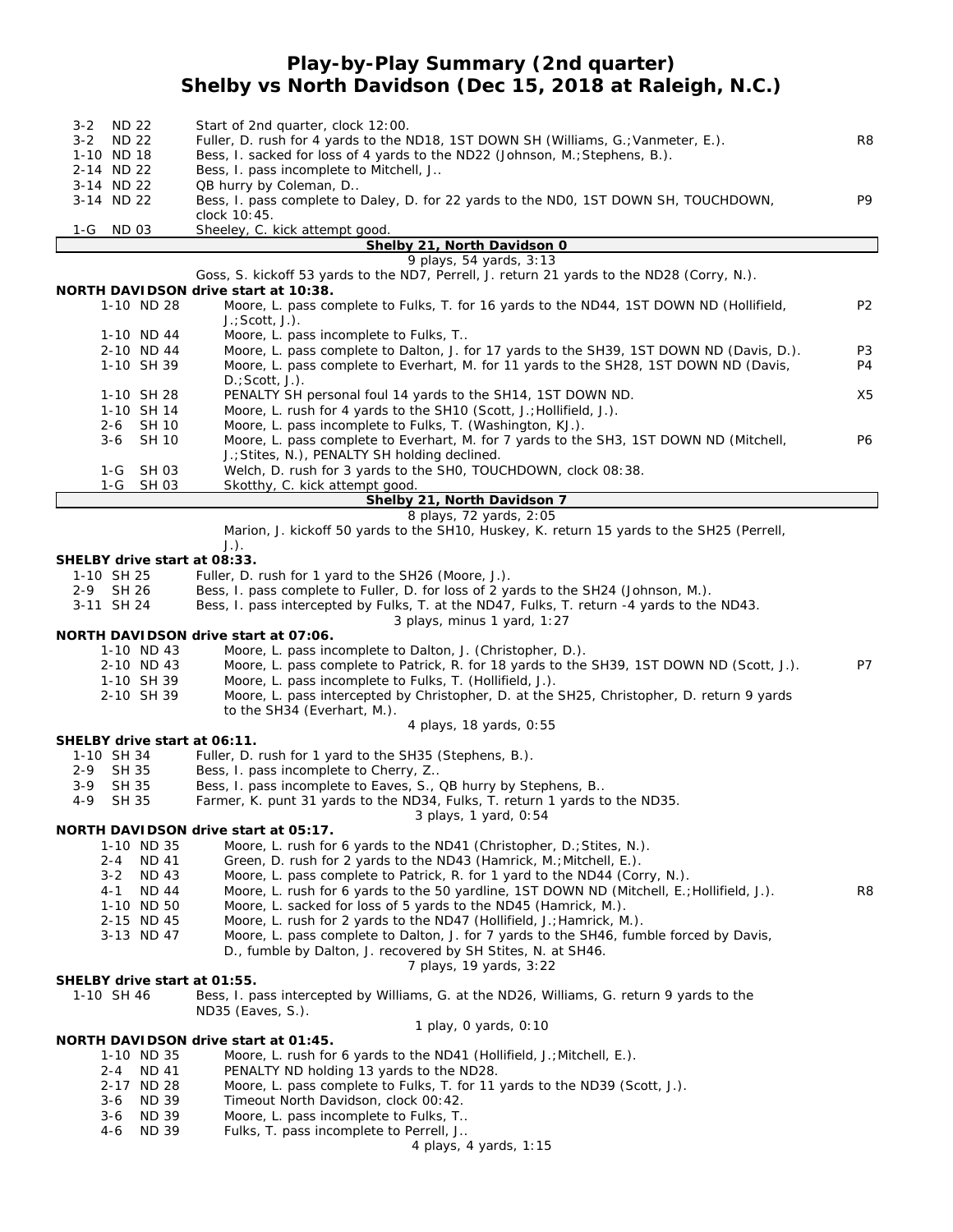#### *Play-by-Play Summary (2nd quarter) Shelby vs North Davidson (Dec 15, 2018 at Raleigh, N.C.)*

#### **SHELBY drive start at 00:30.**

 $\overline{\Gamma}$ 

| 1-10 ND 39 | Bess, I. pass complete to Eaves, S. for 14 yards to the ND25, 1ST DOWN SH (Perrell, J.). | P <sub>10</sub> |
|------------|------------------------------------------------------------------------------------------|-----------------|
| 1-10 ND 25 | Timeout Shelby, clock 00:24.                                                             |                 |
| 1-10 ND 25 | Bess, I. pass incomplete to Daley, D., QB hurry by Brown, J                              |                 |
| 2-10 ND 25 | Bess, I. pass complete to Fuller, D. for loss of 1 yard to the ND26 (Fulks, T.).         |                 |
| 3-11 ND 26 | Timeout Shelby, clock 00:10.                                                             |                 |
| 3-11 ND 26 | Timeout North Davidson, clock 00:10.                                                     |                 |
| 3-11 ND 26 | Bess, I. rush for 4 yards to the ND22 (Moore, J.).                                       |                 |
| ND 22      | Timeout Shelby, clock 00:04.                                                             |                 |
| ND 22      | Bess, I. sacked for loss of 8 yards to the ND30 (Stephens, B.).                          |                 |
|            | 5 plays, 9 yards, 0:30                                                                   |                 |
|            |                                                                                          |                 |

#### **NORTH DAVIDSON drive start at 00:00.**

|  | End of half, clock 00:00. |  |  |  |
|--|---------------------------|--|--|--|
|  |                           |  |  |  |

|                                                                                                                   |  | End of half, clock 00:00. |  |            |  |          |                  |                    |                      |                                |                      |
|-------------------------------------------------------------------------------------------------------------------|--|---------------------------|--|------------|--|----------|------------------|--------------------|----------------------|--------------------------------|----------------------|
| END OF 2nd QUARTER: Shelby 21, North Davidson 7                                                                   |  |                           |  |            |  |          |                  |                    |                      |                                |                      |
| 1st Downs<br><b>Conversions</b><br>Time<br><b>Quarter Summary</b><br><b>Poss</b><br>4th<br>Score<br>3rd<br>P<br>R |  |                           |  |            |  |          | <b>Rushing</b>   | Passing            | <b>Penalties</b>     |                                |                      |
| Shelby<br>North Davidson                                                                                          |  | 04:23<br>07.37            |  | 1 2 0<br>5 |  | $\sim$ 3 | $2 - 5$<br>1 - 4 | $0 - 1$<br>$1 - 2$ | $6 - (-2)$<br>$8-24$ | $4 - 10 - 2 - 33$<br>8-15-1-88 | $1 - 14$<br>$1 - 13$ |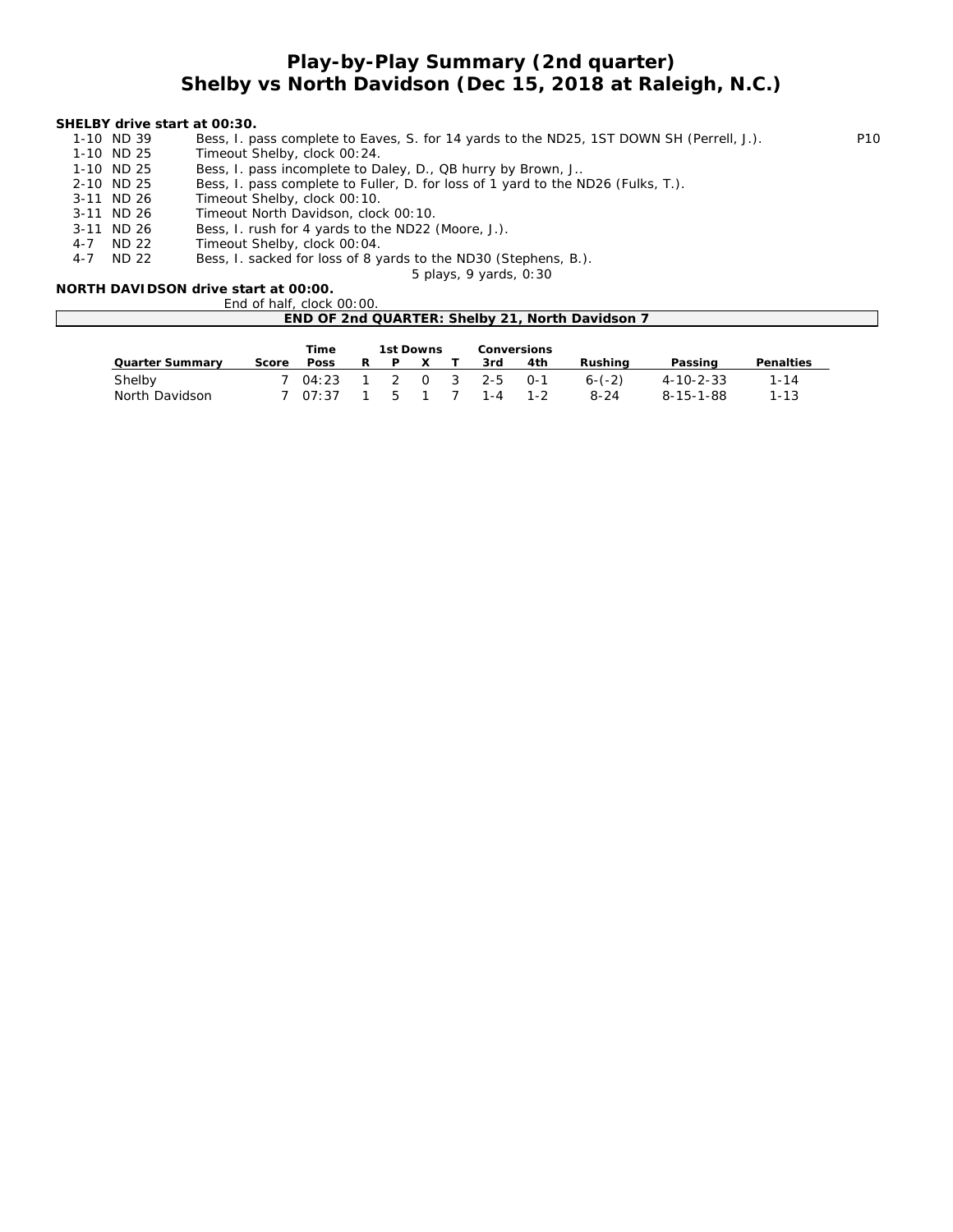#### **Quickie Statistics (Halftime) Shelby vs North Davidson (Dec 15, 2018 at Raleigh, N.C.)**

|                                   | SΗ            | ND            |
|-----------------------------------|---------------|---------------|
| Score                             | 21            | 7             |
| <b>FIRST DOWNS</b>                | 10            | 8             |
| <b>RUSHES-YARDS (NET)</b>         | $15 - 22$     | $11 - 30$     |
| <b>PASSING YDS (NET)</b>          | 116           | 149           |
| Passes Att-Comp-Int               | $20 - 13 - 2$ | $24 - 10 - 2$ |
| <b>TOTAL OFFENSE PLAYS-YARDS</b>  | 35-138        | 35-179        |
| <b>Fumble Returns-Yards</b>       | $0 - 0$       | $0 - 0$       |
| Punt Returns-Yards                | $1 - 15$      | $1 - 1$       |
| Kickoff Returns-Yards             | $1 - 15$      | $3 - 60$      |
| <b>Interception Returns-Yards</b> | $2 - 102$     | $2 - 5$       |
| Punts (Number-Avg)                | $2 - 34.5$    | $2 - 35.5$    |
| Fumbles-Lost                      | $O - O$       | $1 - 1$       |
| Penalties-Yards                   | $2 - 24$      | $2 - 27$      |
| Possession Time                   | 12:02         | 11:52         |
| <b>Third-Down Conversions</b>     | 4 of 8        | $2$ of $8$    |
| Fourth-Down Conversions           | 0 of 1        | 1 of 2        |

| <b>Rushing</b>      |       |                     | No. Gain Loss Net TD |                  |                            | Lg Avg          |        | <b>Rushing</b>                                                        |                | No. Gain Loss Net TD |                |                            | Lg Avg         |             |
|---------------------|-------|---------------------|----------------------|------------------|----------------------------|-----------------|--------|-----------------------------------------------------------------------|----------------|----------------------|----------------|----------------------------|----------------|-------------|
| Fuller, D.          |       | 10                  | 40                   | $\mathsf{O}$     | 40<br>$\mathbf 0$          | $\overline{12}$ | 4.0    | Moore, L.                                                             | 7              | 26                   | 5              | 21<br>$\mathbf{O}$         | 6              | 3.0         |
| Huskey, K.          |       | 1                   | 0                    | $\mathbf 0$      | $\mathbf 0$<br>$\mathbf 0$ | $\mathsf{O}$    | 0.0    | Johnson, M.                                                           | 1              | 6                    | 0              | 6<br>0                     | 6              | 6.0         |
| Bess, I.            |       | $\overline{4}$      | $\overline{4}$<br>22 | $-18$            | $\Omega$                   | $\overline{4}$  | $-4.5$ | Welch, D.                                                             | 1              | $\sqrt{3}$           | $\mbox{O}$     | $\sqrt{3}$<br>$\mathbf{1}$ | $\mathfrak{Z}$ | 3.0         |
|                     |       |                     |                      |                  |                            |                 |        | Green, D.                                                             | $\overline{2}$ | $\overline{2}$       | $\mathfrak{D}$ | $\Omega$<br>$\Omega$       | $\overline{2}$ | 0.0         |
| Passing             |       | C-A-I               |                      |                  | Yds TD Long Sack           |                 |        | Passing                                                               |                | $C - A - I$          |                | Yds TD Long Sack           |                |             |
| Bess, I.            |       | $13 - 20 - 2$       |                      | $\overline{116}$ | $\overline{2}$             | 22              |        | Moore, L.                                                             |                | $10 - 23 - 2$        | 149            | $\Omega$                   | 62             |             |
|                     |       |                     |                      |                  |                            |                 |        | Fulks, T.                                                             |                | $0 - 1 - 0$          | $\mathbf 0$    | $\Omega$                   | $\mathbf 0$    | $\mathbf 0$ |
| Receiving           |       |                     | No. Yards            | <b>TD</b>        | Long                       |                 |        | Receiving                                                             |                | No. Yards            | <b>TD</b>      | Long                       |                |             |
| Daley, D.           |       | $\overline{4}$      | 62                   | $\overline{2}$   | 22                         |                 |        | Fulks, T.                                                             | $\overline{3}$ | 89                   | $\Omega$       | 62                         |                |             |
| Fuller, D.          |       | 4                   | $\overline{7}$       | 0                | 12                         |                 |        | Dalton, J.                                                            | $\overline{c}$ | 24                   | $\mathbf 0$    | 17                         |                |             |
| Mitchell, J.        |       | 3                   | 24                   | $\mathbf 0$      | 17                         |                 |        | Patrick, R.                                                           | $\overline{2}$ | 19                   | $\mathbf 0$    | 18                         |                |             |
| Eaves, S.           |       | $\overline{2}$      | 23                   | $\Omega$         | 14                         |                 |        | Everhart, M.                                                          | $\mathcal{P}$  | 18                   | $\Omega$       | 11                         |                |             |
| Punting             |       | No.                 | Yds Avg Long In20    |                  |                            |                 | TВ     | <b>Punting</b>                                                        | No.            | Yds                  |                | Avg Long In20              |                | ΤВ          |
| Farmer, K.          |       |                     | 69                   | 34.5             | 38                         | $\Omega$        |        | Marion, J.                                                            |                | $\overline{71}$      | 35.5           | 38                         | $\Omega$       | $\Omega$    |
| <b>Punt Returns</b> |       |                     | No. Yards            | TD.              | Long                       |                 |        | <b>Punt Returns</b>                                                   |                | No. Yards            | TD.            | Long                       |                |             |
| Mitchell, J.        |       |                     | 15                   | $\Omega$         | 15                         |                 |        | Fulks, T.                                                             |                | 1                    | $\Omega$       |                            |                |             |
| <b>Kick Returns</b> |       |                     | No. Yards            | TD.              | Long                       |                 |        | <b>Kick Returns</b>                                                   |                | No. Yards            | TD             | Long                       |                |             |
| Huskey, K.          |       |                     | 15                   | $\Omega$         | 15                         |                 |        | Sanchez, A.                                                           |                | $\overline{23}$      | $\Omega$       | 23                         |                |             |
|                     |       |                     |                      |                  |                            |                 |        | Perrell, J.                                                           | 1              | 21                   | $\mathbf 0$    | 21                         |                |             |
| <b>Tackles</b>      |       |                     | <b>UA-A Total</b>    |                  | <b>Sacks</b>               | TFL             |        | <b>Tackles</b>                                                        | UA-A           | Total                |                | <b>Sacks</b>               | TFL            |             |
| Scott, J.           |       | $2 - 5$             | 7                    |                  | 0.0                        | 1.0             |        | Moore, J.                                                             | $3 - 6$        | 9                    |                | 0.0                        | 0.0            |             |
| Hollifield, J.      |       | $0 - 6$             | 6                    |                  | 0.0                        | 0.0             |        | Stephens, B.                                                          | $4 - 2$        | 6                    |                | 2.5                        | 2.5            |             |
| Hamrick, M.         |       | $1 - 3$             | 4                    |                  | 1.0                        | 1.0             |        | Williams, G.                                                          | $2 - 3$        | 5                    |                | 0.0                        | 0.5            |             |
| Mitchell, E.        |       | $0 - 4$             | 4                    |                  | 0.0                        | 0.5             |        | Vanmeter, E.                                                          | $1 - 3$        | 4                    |                | 0.0                        | 0.5            |             |
| Qtr                 | Time  | <b>Scoring Play</b> |                      |                  |                            |                 |        |                                                                       |                |                      |                |                            | V-H            |             |
| 1st                 | 06:23 |                     |                      |                  |                            |                 |        | SH - Hollifield, J. 93 yd interception return (Sheeley, C. kick)      |                |                      |                |                            | $7 - 0$        |             |
|                     | 03:03 |                     |                      |                  |                            |                 |        | SH - Daley, D. 20 yd pass from Bess, I. (Sheeley, C. kick), 5-38 1:57 |                |                      |                |                            | $14 - 0$       |             |
| 2nd                 | 10:45 |                     |                      |                  |                            |                 |        | SH - Daley, D. 22 yd pass from Bess, I. (Sheeley, C. kick), 9-54 3:13 |                |                      |                |                            | $21 - 0$       |             |
|                     | 08:38 |                     |                      |                  |                            |                 |        | ND - Welch, D. 3 yd run (Skotthy, C. kick), 8-72 2:05                 |                |                      |                |                            | $21 - 7$       |             |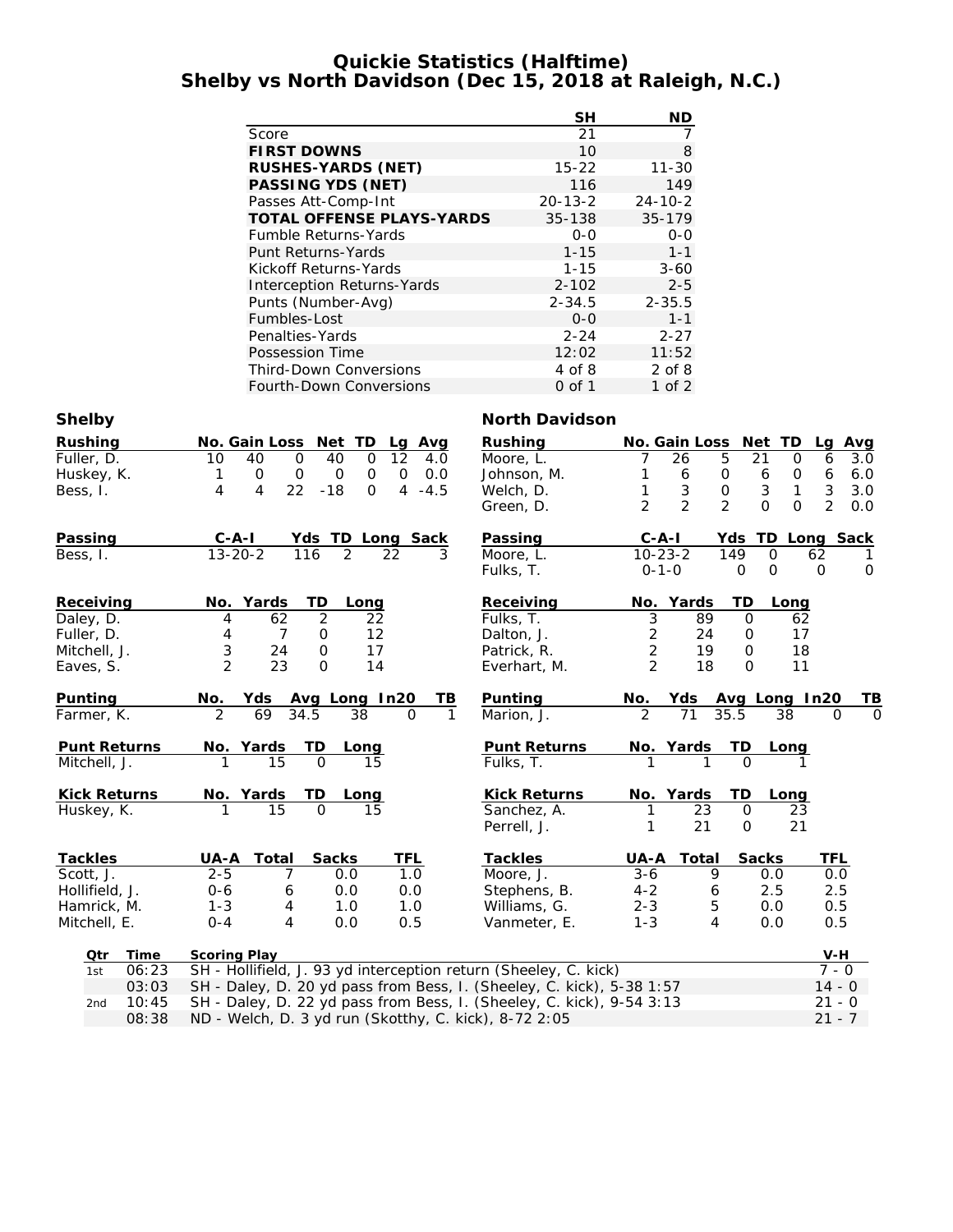#### **Play-by-Play Summary (3rd quarter) Shelby vs North Davidson (Dec 15, 2018 at Raleigh, N.C.)**

| Goss, S. kickoff 56 yards to the ND4, Perrell, J. return 19 yards to the ND23 (Daley,<br>D.; Hamrick, M.).<br><b>NORTH DAVIDSON drive start at 11:54.</b><br>Moore, L. pass complete to Dalton, J. for 3 yards to the ND26 (Corry, N.).<br>1-10 ND 23<br>2-7 ND 26<br>Moore, L. pass incomplete to Fulks, T |  |
|-------------------------------------------------------------------------------------------------------------------------------------------------------------------------------------------------------------------------------------------------------------------------------------------------------------|--|
|                                                                                                                                                                                                                                                                                                             |  |
|                                                                                                                                                                                                                                                                                                             |  |
|                                                                                                                                                                                                                                                                                                             |  |
|                                                                                                                                                                                                                                                                                                             |  |
| 3-7 ND 26<br>Moore, L. pass incomplete to Dalton, J. (Stites, N.).                                                                                                                                                                                                                                          |  |
| $4 - 7$<br>ND 26<br>Marion, J. punt 42 yards to the SH32, Mitchell, J. return 9 yards to the SH41 (Moore, J.).                                                                                                                                                                                              |  |
| 3 plays, 3 yards, 0:49                                                                                                                                                                                                                                                                                      |  |
| SHELBY drive start at 11:05.<br>1-10 SH 41<br>Fuller, D. rush for 7 yards to the SH48 (Williams, G.).                                                                                                                                                                                                       |  |
| SH 48<br>Fuller, D. rush for 1 yard to the SH49 (Moore, J.; Stephens, B.).<br>2-3                                                                                                                                                                                                                           |  |
| R11<br>3-2 SH 49<br>Fuller, D. rush for 10 yards to the ND41, 1ST DOWN SH (Foltz, J.).                                                                                                                                                                                                                      |  |
| Fuller, D. rush for loss of 6 yards to the ND47 (Coleman, D.; Moore, J.).<br>1-10 ND 41                                                                                                                                                                                                                     |  |
| 2-16 ND 47<br>Bess, I. pass intercepted by Fulks, T. at the ND38, Fulks, T. return 0 yards to the ND38.                                                                                                                                                                                                     |  |
| 5 plays, 12 yards, 2:26                                                                                                                                                                                                                                                                                     |  |
| NORTH DAVIDSON drive start at 08:39.                                                                                                                                                                                                                                                                        |  |
| P <sub>9</sub><br>1-10 ND 38<br>Moore, L. pass complete to Fulks, T. for 20 yards to the SH42, 1ST DOWN ND (Christopher,                                                                                                                                                                                    |  |
| D.; Washington, KJ.).                                                                                                                                                                                                                                                                                       |  |
| 1-10 SH 42<br>PENALTY ND holding 13 yards to the ND45.<br>Moore, L. rush for 16 yards to the SH39 (Stites, N.; Hamrick, M.).<br>1-23 ND 45                                                                                                                                                                  |  |
| SH 39<br>Moore, L. pass incomplete to Everhart, M<br>$2 - 7$                                                                                                                                                                                                                                                |  |
| SH 39<br>3-7<br>Moore, L. rush for 2 yards to the SH37 (Stites, N.; Hamrick, M.).                                                                                                                                                                                                                           |  |
| $4 - 5$<br>SH 37<br>Moore, L. pass incomplete to Dalton, J. (Arrington, T.).                                                                                                                                                                                                                                |  |
| 5 plays, 25 yards, 2:17                                                                                                                                                                                                                                                                                     |  |
| SHELBY drive start at 06:22.                                                                                                                                                                                                                                                                                |  |
| Fuller, D. rush for 1 yard to the SH38 (Brown, J.; Welch, D.).<br>1-10 SH 37                                                                                                                                                                                                                                |  |
| P12<br>2-9 SH 38<br>Bess, I. pass complete to Daley, D. for 11 yards to the SH49, 1ST DOWN SH (Foltz, J.).                                                                                                                                                                                                  |  |
| 1-10 SH 49<br>PENALTY SH holding 10 yards to the SH39.                                                                                                                                                                                                                                                      |  |
| 1-20 SH 39<br>Fuller, D. rush for 8 yards to the SH47 (Coleman, D.), PENALTY SH holding 10 yards to the<br>SH37.                                                                                                                                                                                            |  |
| 1st and 22.<br>1-22 SH 37                                                                                                                                                                                                                                                                                   |  |
| 1-22 SH 37<br>Bess, I. pass complete to Cherry, Z. for 17 yards to the ND46 (Foltz, J.).                                                                                                                                                                                                                    |  |
| Fuller, D. rush for 1 yard to the ND45 (Brown, J.).<br>$2 - 5$<br>ND 46                                                                                                                                                                                                                                     |  |
| P13<br>Bess, I. pass complete to Daley, D. for 30 yards to the ND15, 1ST DOWN SH (Williams, G.).<br>3-4<br>ND 45                                                                                                                                                                                            |  |
| 1-10 ND 15<br>Fuller, D. rush for loss of 1 yard to the ND16 (Stephens, B.; Johnson, M.).                                                                                                                                                                                                                   |  |
| Bess, I. sacked for loss of 7 yards to the ND23 (Stephens, B.).<br>2-11 ND 16                                                                                                                                                                                                                               |  |
| 3-18 ND 23<br>PENALTY SH delay of game 5 yards to the ND28.                                                                                                                                                                                                                                                 |  |
| PENALTY ND holding 10 yards to the ND18.<br>3-23 ND 28                                                                                                                                                                                                                                                      |  |
| 3-13 ND 18<br>Bess, I. pass incomplete to Eaves, S. (Stephens, B.).                                                                                                                                                                                                                                         |  |
| P14<br>4-13 ND 18<br>Bess, I. pass complete to Pettis, F. for 18 yards to the NDO, 1ST DOWN SH, TOUCHDOWN,                                                                                                                                                                                                  |  |
| clock 02:15.<br>Sheeley, C. kick attempt good.<br>ND 03<br>1-G                                                                                                                                                                                                                                              |  |
| Shelby 28, North Davidson 7                                                                                                                                                                                                                                                                                 |  |
| 10 plays, 63 yards, 4:17                                                                                                                                                                                                                                                                                    |  |
| Goss, S. kickoff 53 yards to the ND7, Perrell, J. return 28 yards to the ND35 (Hopper,                                                                                                                                                                                                                      |  |
| K.), PENALTY SH personal foul 15 yards to the 50 yardline, 1st and 10, ND ball on 50                                                                                                                                                                                                                        |  |
| yardline.                                                                                                                                                                                                                                                                                                   |  |
| NORTH DAVIDSON drive start at 02:05, Moore, L. pass complete to Patrick, R. for loss of 1 yard to the ND49 (Farmer, K.;Hollifie                                                                                                                                                                             |  |
| 2-11 ND 49<br>Moore, L. pass complete to Fulks, T. for 9 yards to the SH42 (Christopher, D.).<br>Moore, L. rush for 2 yards to the SH40, 1ST DOWN ND (Hollifield, J.).                                                                                                                                      |  |
| $3 - 2$<br>SH 42<br>R <sub>10</sub><br>Moore, L. pass incomplete to Everhart, M., QB hurry by Jolly, T<br>1-10 SH 40                                                                                                                                                                                        |  |
| 2-10 SH 40<br>Moore, L. pass complete to Fulks, T. for 1 yard to the SH39 (Scott, J.; Arrington, T.).                                                                                                                                                                                                       |  |
| END OF 3rd QUARTER: Shelby 28, North Davidson 7                                                                                                                                                                                                                                                             |  |

|                        |       | Time           |   | 1st Downs |  | <b>Conversions</b> |             |         |          |                   |           |
|------------------------|-------|----------------|---|-----------|--|--------------------|-------------|---------|----------|-------------------|-----------|
| <b>Quarter Summary</b> | Score | Poss           | R |           |  |                    | 3rd         | 4th     | Rushina  | Passing           | Penalties |
| Shelby                 |       | 06:43          |   |           |  |                    | 1 3 0 4 2-3 | -1-1    | $9 - 14$ | $4 - 6 - 1 - 76$  | $4 - 40$  |
| North Davidson         |       | $0\quad 05:11$ |   |           |  |                    | $O - 2$     | $0 - 1$ | $3 - 20$ | $5 - 10 - 0 - 32$ | $2 - 23$  |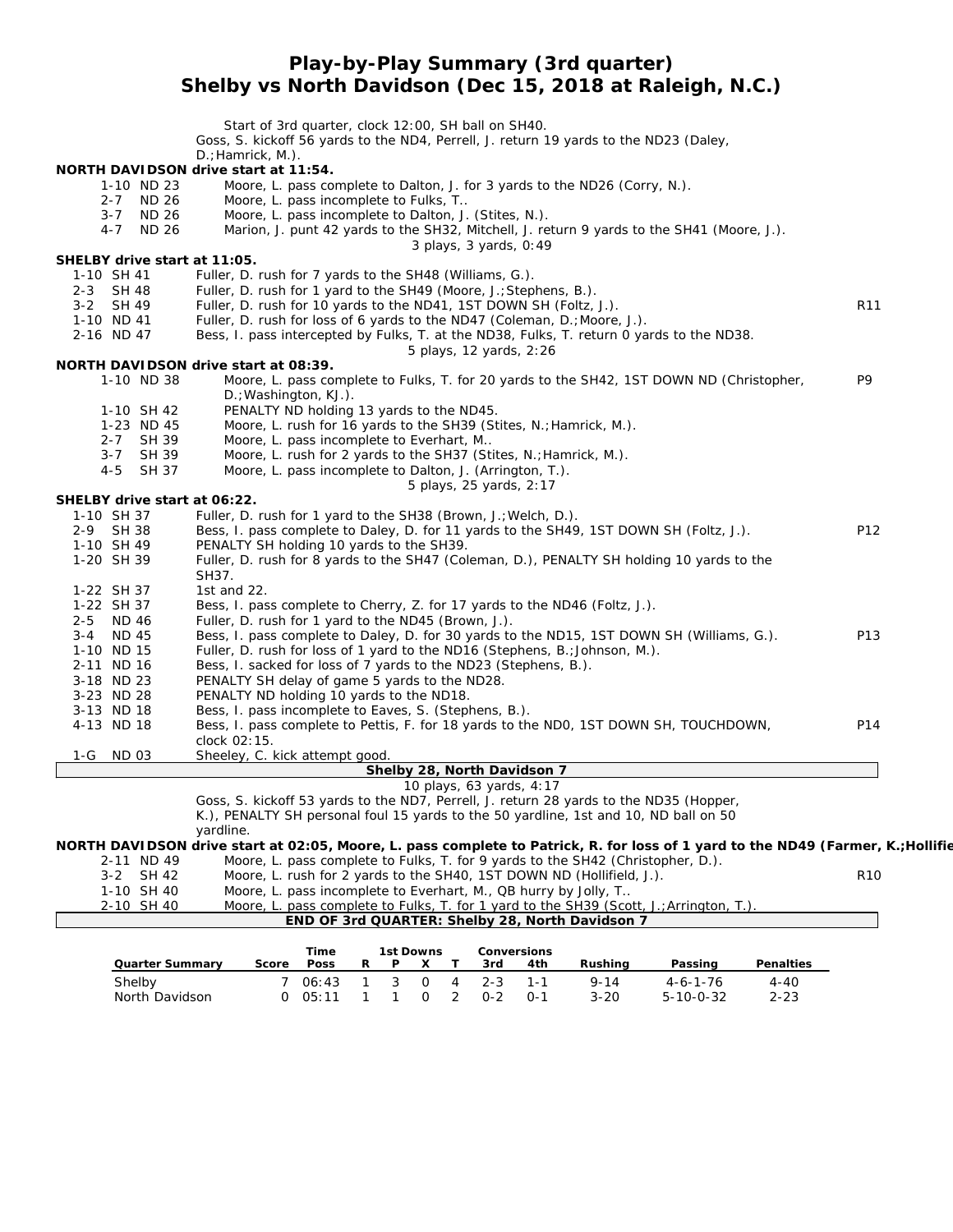#### **Quickie Statistics (3rd quarter) Shelby vs North Davidson (Dec 15, 2018 at Raleigh, N.C.)**

|                                   | <b>SH</b>     | ND            |
|-----------------------------------|---------------|---------------|
| Score                             | 28            | 7             |
| <b>FIRST DOWNS</b>                | 14            | 10            |
| <b>RUSHES-YARDS (NET)</b>         | 24-36         | $14 - 50$     |
| <b>PASSING YDS (NET)</b>          | 192           | 181           |
| Passes Att-Comp-Int               | $26 - 17 - 3$ | $34 - 15 - 2$ |
| <b>TOTAL OFFENSE PLAYS-YARDS</b>  | 50-228        | 48-231        |
| <b>Fumble Returns-Yards</b>       | $0 - 0$       | $0 - 0$       |
| Punt Returns-Yards                | $2 - 24$      | $1 - 1$       |
| Kickoff Returns-Yards             | $1 - 15$      | $5 - 107$     |
| <b>Interception Returns-Yards</b> | $2 - 102$     | $3 - 5$       |
| Punts (Number-Avg)                | $2 - 34.5$    | $3 - 37.7$    |
| Fumbles-Lost                      | $0 - 0$       | $1 - 1$       |
| Penalties-Yards                   | $6 - 64$      | $4 - 50$      |
| Possession Time                   | 18:45         | 17:03         |
| <b>Third-Down Conversions</b>     | 6 of 11       | 3 of 11       |
| Fourth-Down Conversions           | 1 of 2        | 1 of $3$      |

| <b>Rushing</b>              | No. Gain Loss Net TD<br>Lg Avg                                                                                                 | <b>Rushing</b>                     | No. Gain Loss  |                                  | Net TD                    | Lg Avg                |
|-----------------------------|--------------------------------------------------------------------------------------------------------------------------------|------------------------------------|----------------|----------------------------------|---------------------------|-----------------------|
| Fuller, D.                  | 18<br>7<br>12<br>68<br>61<br>$\mathbf 0$<br>3.4                                                                                | Moore, L.                          | 10<br>46       | 5                                | 41<br>$\Omega$            | 16<br>4.1             |
| Huskey, K.                  | $\mathbf 0$<br>$\mathbf 0$<br>$\mathbf 0$<br>1<br>$\mathbf 0$<br>$\mathbf 0$<br>0.0                                            | Johnson, M.                        | 1              | 6<br>0                           | 6<br>0                    | 6<br>6.0              |
| Bess, I.                    | 5<br>4<br>29<br>$-25$<br>4<br>$-5.0$<br>0                                                                                      | Welch, D.                          | 1              | $\mathfrak{Z}$<br>$\mathbf 0$    | $\mathfrak{Z}$<br>1       | 3<br>3.0              |
|                             |                                                                                                                                | Green, D.                          | $\overline{2}$ | $\overline{2}$<br>$\overline{2}$ | $\Omega$<br>$\Omega$      | $\overline{2}$<br>0.0 |
| <b>Passing</b>              | $C - A - I$<br>Yds TD Long Sack                                                                                                | Passing                            | $C-A-I$        | Yds                              |                           | TD Long Sack          |
| Bess, I.                    | $17 - 26 - 3$<br>192<br>3<br>30<br>4                                                                                           | Moore, L.                          | $15 - 33 - 2$  | 181                              | $\mathbf 0$               | 62                    |
|                             |                                                                                                                                | Fulks, T.                          | $0 - 1 - 0$    | $\Omega$                         | $\Omega$                  | $\Omega$<br>$\Omega$  |
| Receiving                   | No. Yards<br>TD<br>Long                                                                                                        | Receiving                          | No. Yards      | TD                               | Long                      |                       |
| Daley, D.                   | $\overline{2}$<br>103<br>30<br>6                                                                                               | Fulks, T.                          | 6              | 119                              | $\mathbf 0$<br>62         |                       |
| Fuller, D.                  | 12<br>4<br>$\overline{7}$<br>0                                                                                                 | Dalton, J.                         | 3              | 27                               | 17<br>0                   |                       |
| Mitchell, J.                | 3<br>24<br>17<br>$\mathbf 0$                                                                                                   | Patrick, R.                        | 3              | 18                               | 18<br>$\mathbf 0$         |                       |
| Eaves, S.                   | $\overline{2}$<br>23<br>$\mathbf 0$<br>14                                                                                      | Everhart, M.                       | $\mathfrak{D}$ | 18                               | 11<br>$\Omega$            |                       |
| Punting                     | Yds Avg Long In20<br>No.<br>ТВ                                                                                                 | Punting                            | No.            | Yds                              | Avg Long In20             | ΤB                    |
| Farmer, K.                  | 69<br>$\mathcal{P}$<br>34.5<br>38<br>$\Omega$<br>1                                                                             | Marion, J.                         | 3              | $\overline{113}$<br>37.7         | 42                        | $\Omega$<br>$\Omega$  |
| <b>Punt Returns</b>         | TD<br>No. Yards<br>Long                                                                                                        | <b>Punt Returns</b>                | No. Yards      | TD                               | Long                      |                       |
| Mitchell, J.                | $\mathcal{P}$<br>24<br>$\Omega$<br>15                                                                                          | Fulks, T.                          |                | 1                                | $\Omega$                  |                       |
|                             |                                                                                                                                |                                    |                |                                  |                           |                       |
|                             |                                                                                                                                |                                    |                | TD                               |                           |                       |
| <b>Kick Returns</b>         | <u>No. Yards</u><br>TD<br>Long<br>$\overline{O}$<br>15<br>15                                                                   | <b>Kick Returns</b><br>Perrell, J. | No. Yards<br>3 | 68                               | Long<br>$\mathbf 0$<br>28 |                       |
| Huskey, K.                  |                                                                                                                                | Sanchez, A.                        |                | 23                               | 23<br>$\mathbf 0$         |                       |
| <b>Tackles</b>              | UA-A Total<br>TFL                                                                                                              | <b>Tackles</b>                     | UA-A           | Total                            | <b>Sacks</b>              | <b>TFL</b>            |
| Scott, J.                   | <b>Sacks</b><br>$2 - 6$<br>8<br>0.0<br>1.0                                                                                     | Moore, J.                          | $4 - 8$        | $12 \overline{ }$                | 0.0                       | 0.5                   |
| Hollifield, J.              | 0.5<br>$1 - 7$<br>8<br>0.0                                                                                                     | Stephens, B.                       | $5 - 4$        | 9                                | 3.5                       | 4.0                   |
| Hamrick, M.                 | $1 - 6$<br>$\overline{7}$<br>1.0<br>1.0                                                                                        | Williams, G.                       | $4 - 3$        | 7                                | 0.0                       | 0.5                   |
| Corry, N.                   | $\overline{4}$<br>$4-0$<br>0.0<br>0.0                                                                                          | Foltz, J.                          | $5 - 1$        | 6                                | 0.0                       | 0.0                   |
|                             |                                                                                                                                |                                    |                |                                  |                           |                       |
| Time<br>Qtr<br>06:23<br>1st | <b>Scoring Play</b>                                                                                                            |                                    |                |                                  |                           | V-H<br>$7 - 0$        |
| 03:03                       | SH - Hollifield, J. 93 yd interception return (Sheeley, C. kick)                                                               |                                    |                |                                  |                           | $14 - 0$              |
| 10:45<br>2 <sub>nd</sub>    | SH - Daley, D. 20 yd pass from Bess, I. (Sheeley, C. kick), 5-38 1:57                                                          |                                    |                |                                  |                           | $21 - 0$              |
| 08:38                       | SH - Daley, D. 22 yd pass from Bess, I. (Sheeley, C. kick), 9-54 3:13<br>ND - Welch, D. 3 yd run (Skotthy, C. kick), 8-72 2:05 |                                    |                |                                  |                           | $21 - 7$              |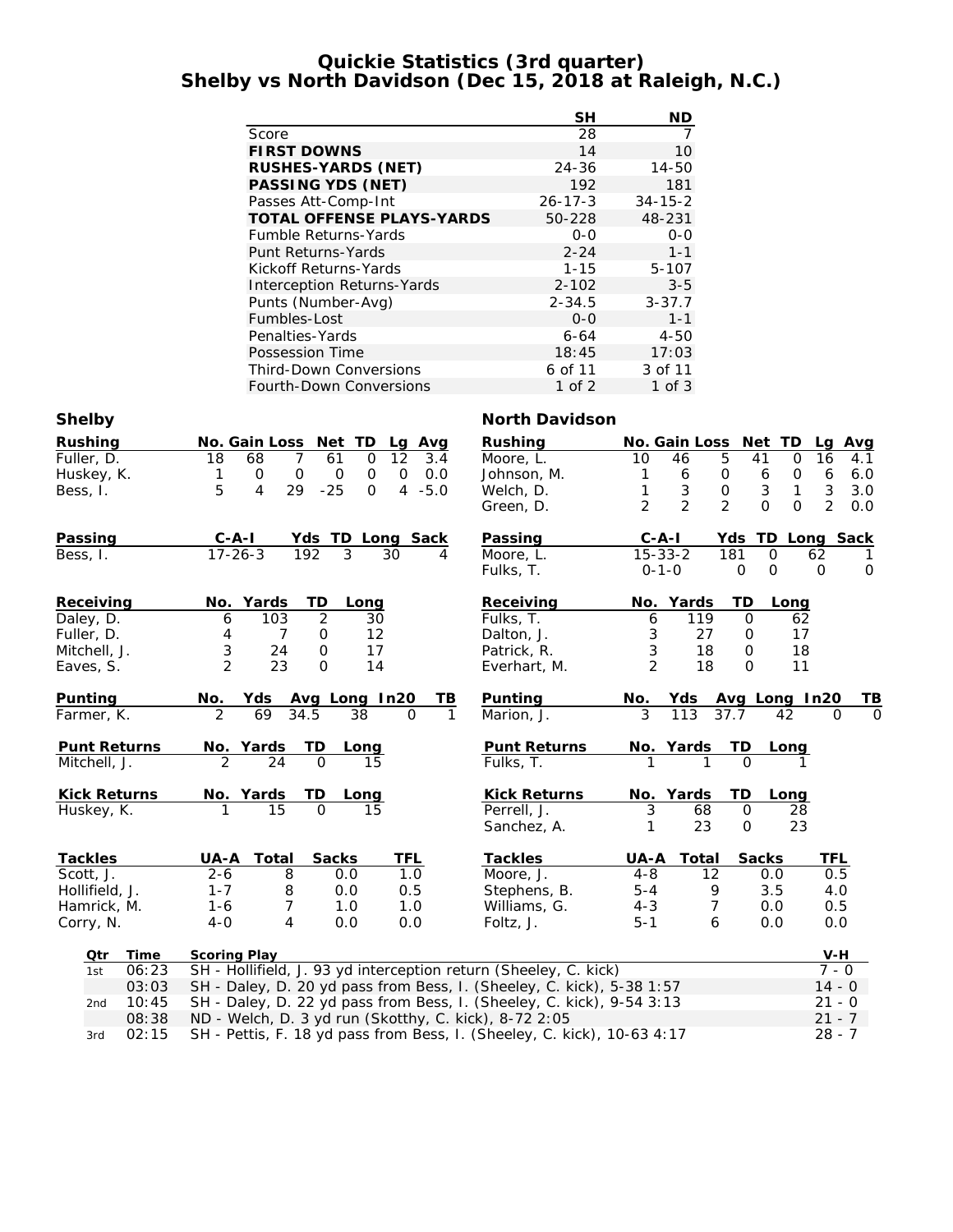#### **Play-by-Play Summary (4th quarter) Shelby vs North Davidson (Dec 15, 2018 at Raleigh, N.C.)**

| SH 39<br>3-9                 | Start of 4th quarter, clock 12:00.                                                                                                    |                 |
|------------------------------|---------------------------------------------------------------------------------------------------------------------------------------|-----------------|
| $3-9$<br>SH 39               | Moore, L. pass incomplete to Everhart, M                                                                                              |                 |
| $4 - 9$<br>SH 39             | PENALTY SH pass interference 15 yards to the SH24, 1ST DOWN ND.                                                                       | X11             |
| 1-10 SH 24                   | Moore, L. pass complete to Patrick, R. for 13 yards to the SH11, 1ST DOWN ND (Davis, D.).                                             | P12             |
| 1-10 SH 11                   | Moore, L. pass complete to Fulks, T. for 8 yards to the SH3 (Christopher, D.).                                                        |                 |
| <b>SH 03</b><br>$2 - 2$      | Johnson, M. rush for loss of 2 yards to the SH5 (Hollifield, J.; Hamrick, M.).                                                        |                 |
| $3 - 4$<br>SH 05             | Johnson, M. rush for 2 yards to the SH3 (Christopher, D.; Scott, J.).                                                                 |                 |
| $4 - 2$<br><b>SH 03</b>      | Timeout North Davidson, clock 09:29.                                                                                                  |                 |
| $4 - 2$<br><b>SH 03</b>      | Perrell, J. rush for 3 yards to the SH0, 1ST DOWN ND, TOUCHDOWN, clock 09:24.                                                         | R <sub>13</sub> |
| $1-G$<br>SH 03               | Marion, J. kick attempt good.                                                                                                         |                 |
|                              | Shelby 28, North Davidson 14                                                                                                          |                 |
|                              | 11 plays, 50 yards, 4:45                                                                                                              |                 |
|                              | Marion, J. kickoff 4 yards to the ND44, on-side kick, recovered by ND TEAM on ND44.                                                   |                 |
| 1-10 ND 44                   | Change of possession, SH ball on ND44, 1st and 10.<br>0 plays, 0 yards, 0:04                                                          |                 |
| SHELBY drive start at 09:20. |                                                                                                                                       |                 |
| 1-10 ND 44                   | Scott, T. rush for 10 yards to the ND34, 1ST DOWN SH (Perrell, J.).                                                                   | R <sub>15</sub> |
| 1-10 ND 34                   | Fuller, D. rush for 19 yards to the ND15, 1ST DOWN SH (Fulks, T.).                                                                    | R <sub>16</sub> |
| 1-10 ND 15                   |                                                                                                                                       | R <sub>17</sub> |
| 1-G ND 01                    | Scott, T. rush for 14 yards to the ND1, 1ST DOWN SH (Vanmeter, E.).<br>Fuller, D. rush for 1 yard to the ND0, TOUCHDOWN, clock 07:56. |                 |
| $1-G$<br><b>ND 03</b>        | Sheeley, C. kick attempt good.                                                                                                        |                 |
|                              | Shelby 35, North Davidson 14                                                                                                          |                 |
|                              | 4 plays, 44 yards, 1:26                                                                                                               |                 |
|                              | Goss, S. kickoff 35 yards to the ND25, Sanchez, A. return 5 yards to the ND30 (Huskey,                                                |                 |
|                              | $K.$ ).                                                                                                                               |                 |
|                              | NORTH DAVIDSON drive start at 07:54.                                                                                                  |                 |
| 1-10 ND 30                   | Moore, L. pass complete to Dalton, J. for 6 yards to the ND36 (Scott, J.).                                                            |                 |
| 2-4 ND 36                    | Moore, L. pass intercepted by Davis, D. at the SH49, Davis, D. return 0 yards to the SH49.                                            |                 |
|                              | 2 plays, 6 yards, 0:11                                                                                                                |                 |
| SHELBY drive start at 07:43. |                                                                                                                                       |                 |
| 1-10 SH 49                   | Fuller, D. rush for 4 yards to the ND47 (Moore, J.).                                                                                  |                 |
| ND 47<br>2-6                 | Scott, T. rush for 2 yards to the ND45 (Johnson, M.).                                                                                 |                 |
| $3 - 4$<br>ND 45             | Fuller, D. rush for loss of 1 yard to the ND46 (Moore, J.; Johnson, M.).                                                              |                 |
| ND 46<br>4-5                 | PENALTY SH false start 5 yards to the SH49.                                                                                           |                 |
| 4-10 SH 49                   | Timeout Shelby, clock 04:59.                                                                                                          |                 |
| 4-10 SH 49                   | TM rush for loss of 14 yards to the SH35, fumble by TM recovered by ND Williams, G. at                                                |                 |
|                              | SH15, Williams, G. for 15 yards to the SH0, TOUCHDOWN, clock 04:48.                                                                   |                 |
|                              | 4 plays, minus 34 yards, 2:55                                                                                                         |                 |
| 1-G SH 03                    | PENALTY SH substitution infraction declined.                                                                                          |                 |
| 1-G SH 03                    | Skotthy, C. kick attempt good.                                                                                                        |                 |
|                              | Shelby 35, North Davidson 21                                                                                                          |                 |
|                              | Marion, J. kickoff 8 yards to the ND48, on-side kick, recovered by SH Hollifield, J. on                                               |                 |
|                              | ND49, fumble by recovered by SH Hollifield, J. at ND49, Hollifield, J. for no gain to the                                             |                 |
|                              | ND49, out-of-bounds.                                                                                                                  |                 |
| SHELBY drive start at 04:48. |                                                                                                                                       |                 |
| 1-10 ND 49                   | Fuller, D. rush for 3 yards to the ND46 (Stephens, B.).                                                                               |                 |
| 2-7<br>ND 46                 | Fuller, D. rush for no gain to the ND46 (Coleman, D.; Vanmeter, E.).                                                                  |                 |
| $3 - 7$<br>ND 46             | Timeout North Davidson, clock 04:33.                                                                                                  |                 |
| 3-7<br>ND 46                 | Scott, J. rush for 16 yards to the ND30, 1ST DOWN SH (Johnson, M.).                                                                   | <b>R18</b>      |
| 1-10 ND 30                   | Fuller, D. rush for no gain to the ND30 (Johnson, M.; Vanmeter, E.).                                                                  |                 |
| 2-10 ND 30                   | Fuller, D. rush for 6 yards to the ND24 (Johnson, M.; Moore, J.).                                                                     |                 |
| <b>ND 24</b><br>3-4          | Scott, J. rush for 17 yards to the ND7, 1ST DOWN SH (Foltz, J.).                                                                      | R <sub>19</sub> |
| $1-G$<br><b>ND 07</b>        | Scott, J. rush for loss of 1 yard to the ND8 (Vanmeter, E.).                                                                          |                 |
| 2-G<br>ND 08                 | Scott, J. rush for 7 yards to the ND1 (Perrell, J.).                                                                                  |                 |
| $3-G$<br><b>ND 01</b>        | Scott, J. rush for 1 yard to the NDO, TOUCHDOWN, clock 01:15.                                                                         |                 |
| 1-G<br>ND 03                 | Sheeley, C. kick attempt good.<br>Shelby 42, North Davidson 21                                                                        |                 |
|                              | 9 plays, 49 yards, 3:35                                                                                                               |                 |
|                              | Goss, S. kickoff 28 yards to the ND32, Dalton, J. return 0 yards to the ND32.                                                         |                 |
|                              | NORTH DAVIDSON drive start at 01:13.                                                                                                  |                 |
| 1-10 ND 32                   | Johnson, M. rush for 8 yards to the ND40 (Scott, J.).                                                                                 |                 |
| $2 - 2$<br>ND 40             | Johnson, M. rush for no gain to the ND40 (Jolly, T.; Stites, N.).                                                                     |                 |
| $3 - 2$<br>ND 40             | Moore, L. pass complete to Fulks, T. for 19 yards to the SH41, 1ST DOWN ND.                                                           | P14             |
|                              | End of game, clock 00:00.                                                                                                             |                 |
|                              | 3 plays, 27 yards, 1:13                                                                                                               |                 |
|                              | FINAL SCORE: Shelby 42, North Davidson 21                                                                                             |                 |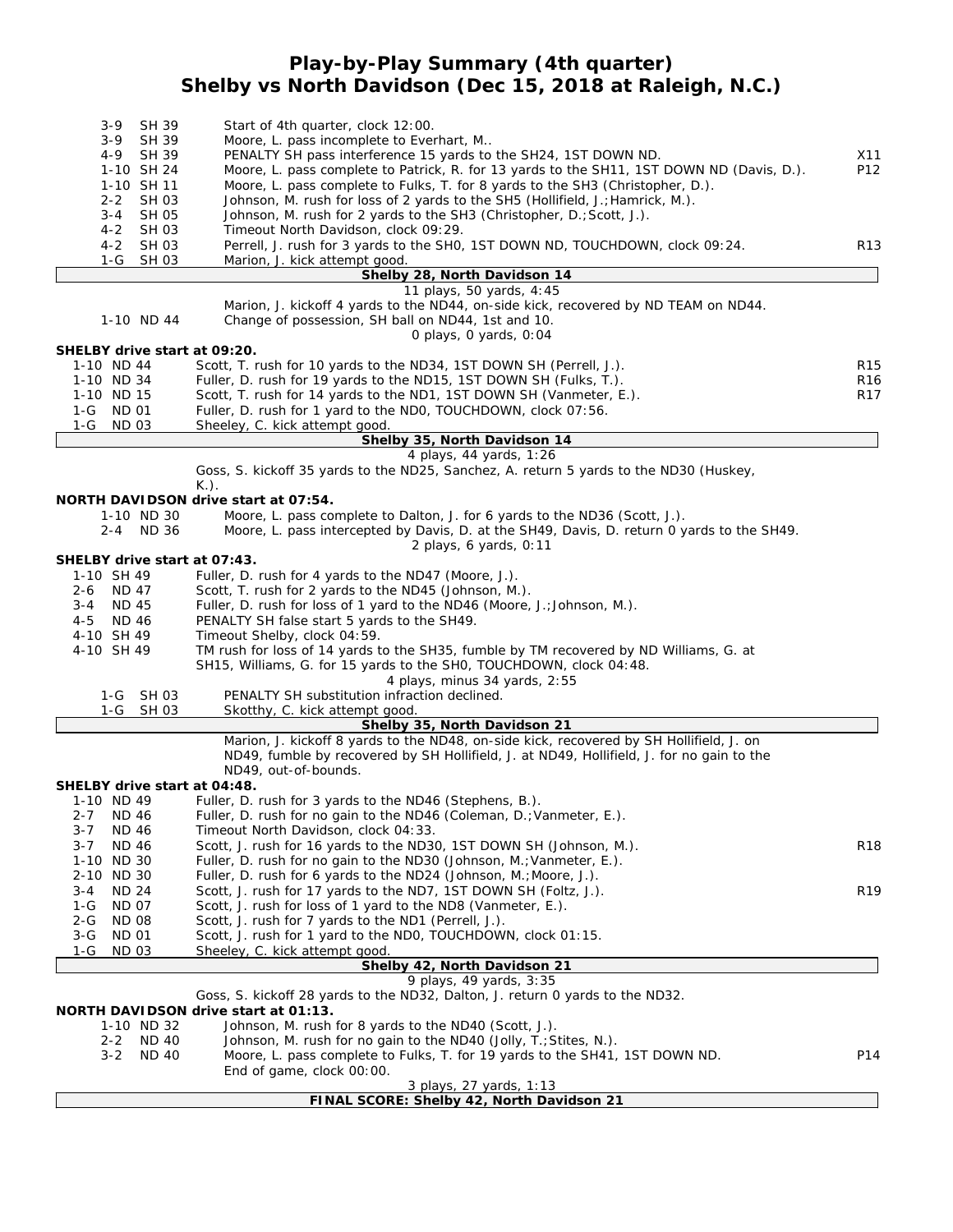## **Play-by-Play Summary (4th quarter) Shelby vs North Davidson (Dec 15, 2018 at Raleigh, N.C.)**

|                        |       | Time                               |    | <b>1st Downs</b> |  | Conversions |     |      |          |                  |           |
|------------------------|-------|------------------------------------|----|------------------|--|-------------|-----|------|----------|------------------|-----------|
| <b>Quarter Summary</b> | Score | <b>Poss</b>                        | R. | PX.              |  |             | 3rd | 4th  | Rushina  | Passing          | Penalties |
| Shelby                 |       | 14 07:56 5 0 0 5 3-4               |    |                  |  |             |     | ∩-1  | 17-64    | 0-0-0-0          | $2 - 20$  |
| North Davidson         |       | $14 \t04:04 \t1 \t2 \t1 \t4 \t1-3$ |    |                  |  |             |     | -1-1 | $5 - 11$ | $4 - 6 - 1 - 46$ | $O-O$     |